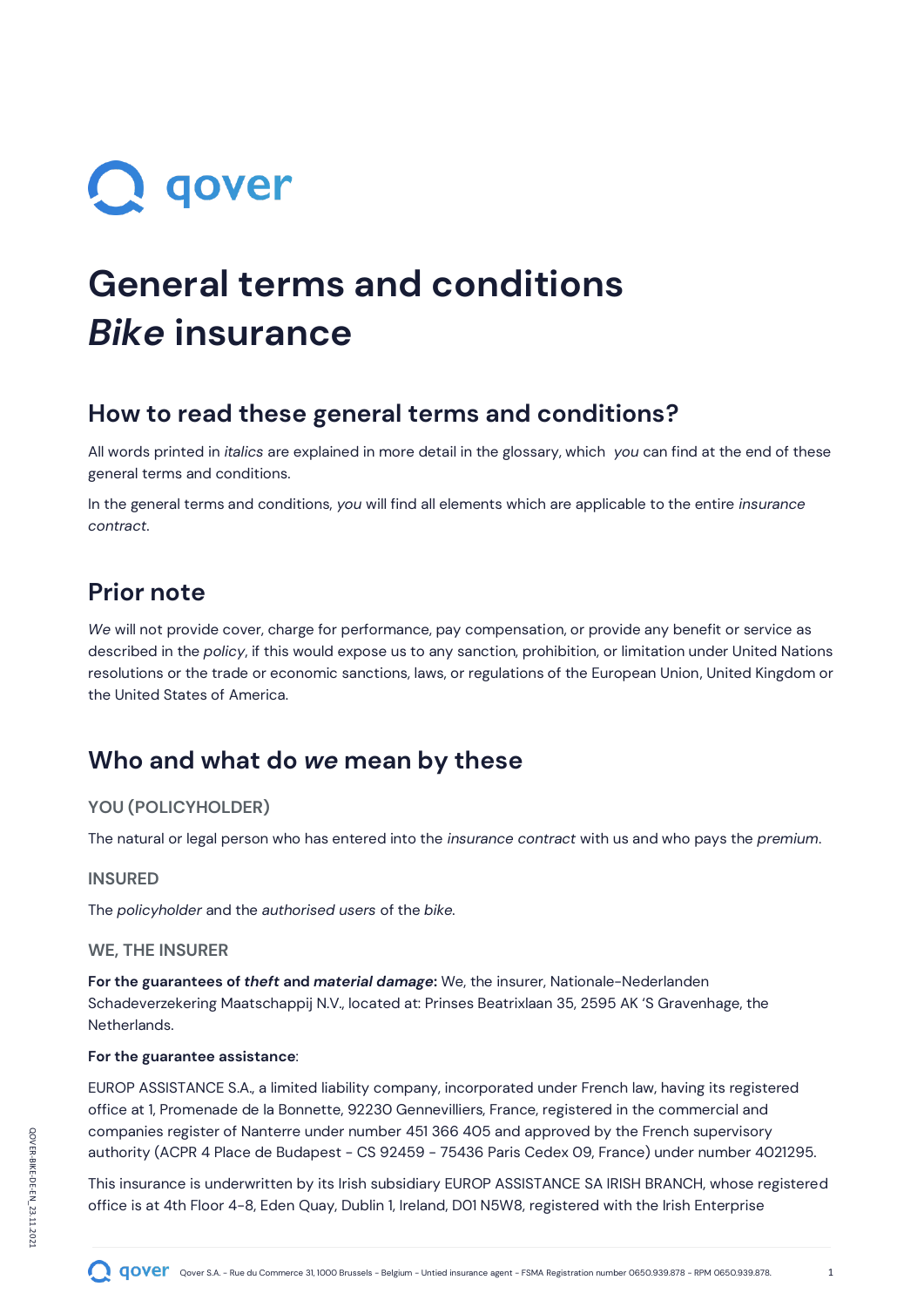Registration Office under number 907089 and approved by the Central Bank of Ireland (BP 559, New Wapping Street, Dublin 2, Ireland) under number C33673.

The Irish branch operates under the Irish Insurance Code of Conduct (Code of Ethics for Insurance Companies) of the Central Bank of Ireland, registered in the Republic of Ireland under number 907089.

Europ Assistance S.A. delegates the organisation of the assistance services and the management of assistance claims to its branch Europ Assistance Belgium, VAT BE 0738.431.009 RPM Brussels, Boulevard du Triomphe 172, 1160 Brussels.

#### **INSURANCE INTERMEDIARY**

Qover SA, insurance intermediary under Belgian law, unrelated insurance agent entered in the register of insurance intermediaries of the Financial Services and Markets Authority (FSMA, Belgium) under 115284A. Registered office: Handelsstraat 31, B-1000 Brussels, Belgium - RMP Brussels - BTW BE 0650.939.878 *[www.qover.com](http://www.qover.com/)*. Qover is subject to supervision by the FSMA, Congresstraat 12-14, B-1000 Brussels, Belgium.

#### **MANUFACTURER**

The company or natural person that manufactured the *insured bike*.

#### **THE RESELLER**

The company that sells the *insured bike*.

#### **THIRD PARTIES**

Any person, other than *you* (the *insured* or *policyholder*), *we*, the *insurance intermediary*, the service provider, *manufacturer,* or the *reseller.*

#### **AUTHORISED USER/ USER**

The person who uses the *insured bike* and who is either the *policyholder* or the natural person who uses the *insured bike* with the consent of the *policyholder*.

#### **BIKE/INSURED BIKE**

A two- or three-wheeled vehicle that can only be set in motion with muscle strength (with or without a mechanical auxiliary engine) and thus remains in motion, provided the speed is limited to 25 km/h. *We* do not believe that the running function (autonomous driving up to 10 km/h) is such that it changes the overall character of the *bike*.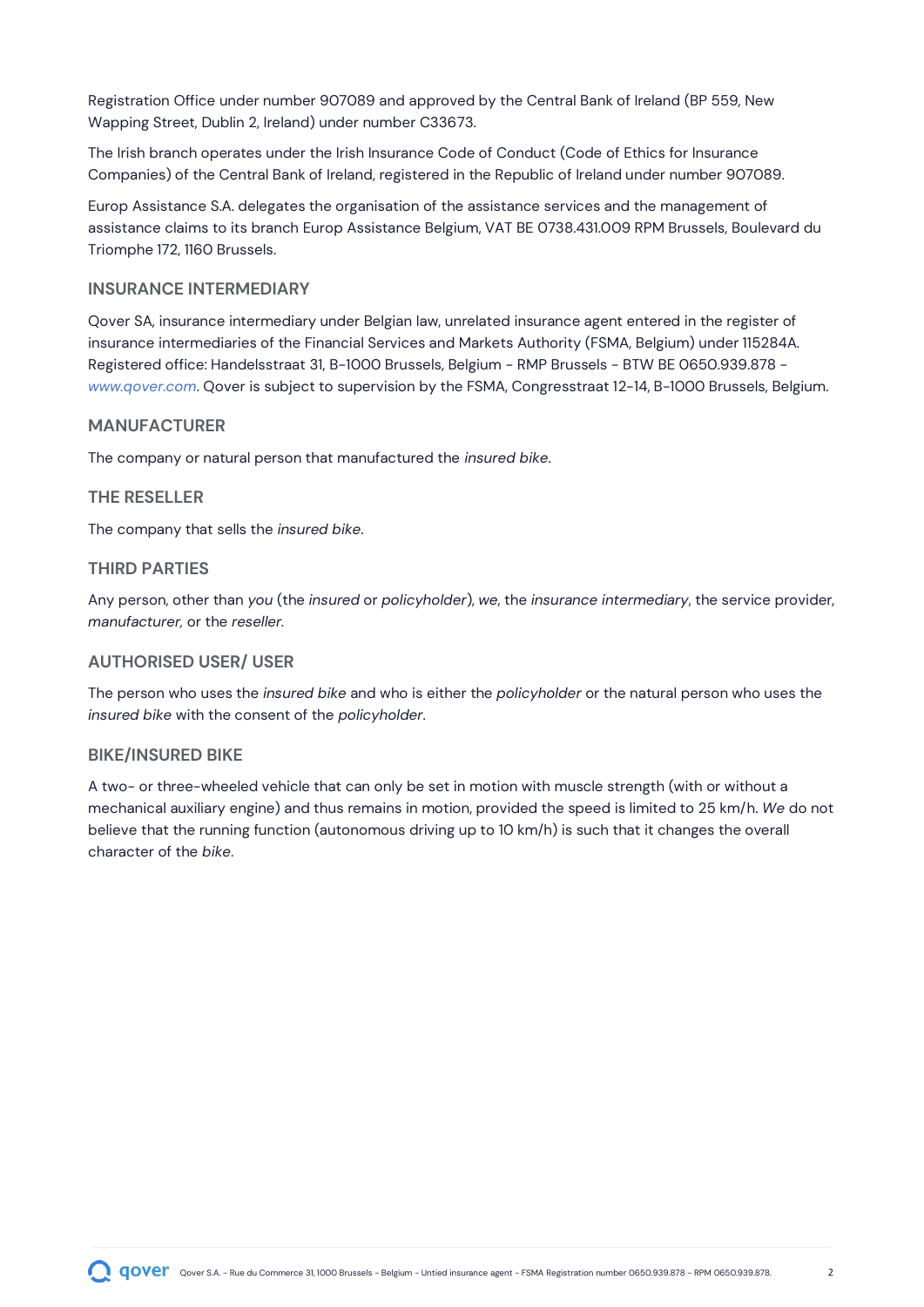### **TABLE OF CONTENTS**

| А.             |                                                                                    |  |  |
|----------------|------------------------------------------------------------------------------------|--|--|
| 1 <sub>1</sub> |                                                                                    |  |  |
| 2.             |                                                                                    |  |  |
| 3.             |                                                                                    |  |  |
| 4.             |                                                                                    |  |  |
| 5.             |                                                                                    |  |  |
| 6.             |                                                                                    |  |  |
| 7.             |                                                                                    |  |  |
| 8.             |                                                                                    |  |  |
| 9.             |                                                                                    |  |  |
| 10.            |                                                                                    |  |  |
| 11.            |                                                                                    |  |  |
| 12.            |                                                                                    |  |  |
| 13.            |                                                                                    |  |  |
| 14.            |                                                                                    |  |  |
| 15.            | WHAT HAPPENS TO YOUR INSURANCE IF YOU SELL THE INSURED BIKE THAT IS LINKED TO THE  |  |  |
|                |                                                                                    |  |  |
| 16.            |                                                                                    |  |  |
| 17.            |                                                                                    |  |  |
| 18.            |                                                                                    |  |  |
| 19.            |                                                                                    |  |  |
| 20.            |                                                                                    |  |  |
| 21.            |                                                                                    |  |  |
| 22.            |                                                                                    |  |  |
| 23.            |                                                                                    |  |  |
| 24.            |                                                                                    |  |  |
| 25.            |                                                                                    |  |  |
| 26.            |                                                                                    |  |  |
| 27.            | WHAT IF THERE IS DISAGREEMENT ABOUT THE EXTENT OF THE DAMAGE AND THE AMOUNT? 17    |  |  |
| 28.            |                                                                                    |  |  |
| 29.            | HOW IS COMPENSATION PAID IN THE EVENT OF BANKRUPTCY OF THE MANUFACTURER? 17        |  |  |
| 30.            |                                                                                    |  |  |
| 31.            |                                                                                    |  |  |
| В.             |                                                                                    |  |  |
| 1 <sub>1</sub> | WHAT OBLIGATIONS DO YOU HAVE TO COMMUNICATE THE CORRECT DATA AND CIRCUMSTANCES? 19 |  |  |
| 2.             |                                                                                    |  |  |
| 3.             |                                                                                    |  |  |
| 4.             |                                                                                    |  |  |
| 5.             |                                                                                    |  |  |
| 6.             | WHICH COURTS AND TRIBUNALS ARE COMPETENT IN CASE OF A DISPUTE OF THIS INSURANCE    |  |  |
|                |                                                                                    |  |  |
|                |                                                                                    |  |  |
|                |                                                                                    |  |  |
|                |                                                                                    |  |  |
| C.             |                                                                                    |  |  |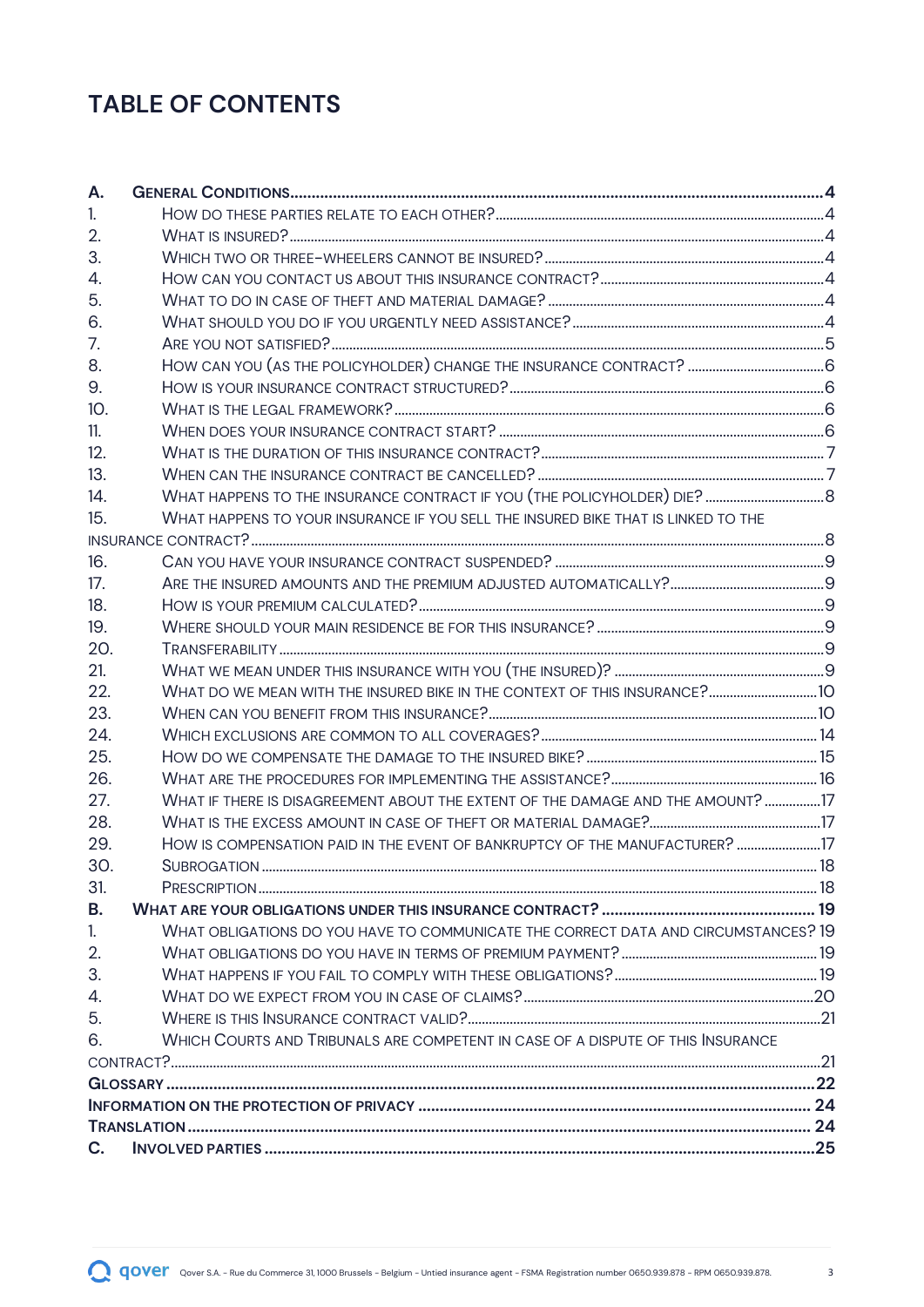### <span id="page-3-0"></span>A. General Conditions

#### <span id="page-3-1"></span>**1. How do these parties relate to each other?**

The *insurance intermediary* is responsible for the sale of the *insurance contract*.

The *insurer* takes care of the contract administration for his account as well as the claim settlement and can possibly outsource it in whole or in part to the *insurance intermediary* and the claims handler.

The *insurer* guarantees the insured benefit.

#### <span id="page-3-2"></span>**2. What is insured?**

The *insured bike* is the *bike* specified by the *insured* in the *policy schedule*.

The *policyholder* is insured for Theft and assistance or, Theft, material damage and assistance during the coverage period.

The type of cover taken out is specified in the *policy schedule*.

#### **3. Which two or three-wheelers cannot be insured?**

- <span id="page-3-3"></span>• Speed pedelecs (Bikes with an autonomous motor and a speed  $>$  25 km/h);
- Pocket bikes;
- Steps (electric or not);
- Any vehicle equipped with an internal combustion engine.

#### <span id="page-3-4"></span>**4. How can you contact us about this insurance contract?**

*You* can reach us by phone between 9:00 a.m. and 5:00 p.m. from Monday to Friday on + 49 800 000 97 29 or *you* can email us at *[contact@qover.com](mailto:contact@qoverme.com)*.

Any correspondence can be sent to QOVER SA, rue du Commerce 31, 1000 Brussels, Belgium.

#### <span id="page-3-5"></span>**5. What to do in case of theft and material damage?**

In the event of *damage*, the *insurance intermediary* is the point of contact. Available by telephone on + 49 800 000 97 29 from Monday to Friday from 9:00 a.m. to 5:00 p.m.

*You* can also use the claim form available at *[claims.qover.com](https://claims-qover.paperform.co/)* or email it through to *[claims@qover.com](mailto:claims@qoverme.com)*.

To open a new claim file, *you* must provide all the required information, in writing, when submitting the statement, by properly completing the aforementioned claim form.

Further on in these *general terms and conditions* it will be explained which specific steps *you* need to take in case of claim.

#### <span id="page-3-6"></span>**6. What should you do if you urgently need assistance?**

Contact Europ Assistance immediately on +49 800 589 39 21 or by email at *[help@europ-assistance.be](mailto:help@europ-assistance.be)*, their services are available 24 hours a day, 7 days a week.

#### *You* **must provide the following information when** *you* **call:**

- *Policy* number;
- Name and address of the *insured*;
- The telephone number on which *we can* reach *you*;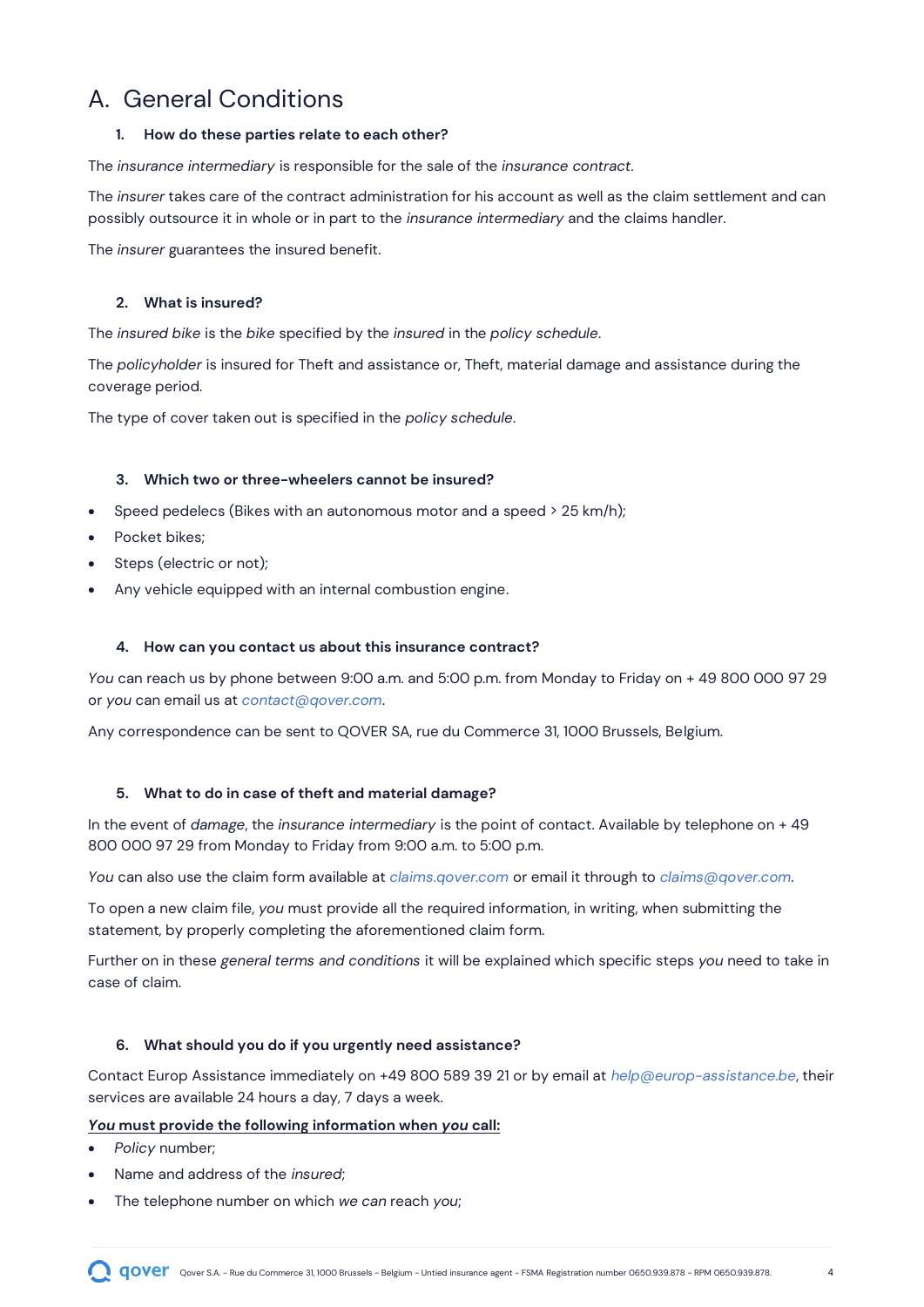• The circumstances of the incident and any useful information to assist *you*.

*We* will pay the cost of *your* first call made abroad to reach us and the cost of the other calls expressly requested by *you* if the requested assistance is guaranteed.

*We* cannot be held responsible for delays, omissions, or obstacles in the provision of assistance if they cannot be attributed to us or if they are the result of force majeure.

#### **For the application for reimbursement of covered costs:**

By post: Europ Assistance Belgium Claims Department

Boulevard du Triomphe 172 1160 Brussel Belgium

**By e-mail:** *claims@europ-assistance.be*

Don't forget to mention the number of your bank account.

#### <span id="page-4-0"></span>**7. Are you not satisfied?**

#### **Do** *you* **wish to make a complaint?**

#### **Every complaint must be addressed in the first instance to the** *insurance intermediary***:**

Mediation service of QOVER N.V., rue du commerce 31 - 1000 Brussels (Belgium), or by email to *mediation@qover.com* or by telephone on + 49 800 000 97 29. *You* will receive a written confirmation of this within 3 (three) working days after receipt of your complaint. *You* will receive a definitive answer to your complaint, in writing, within 1 (one) month after receipt of your complaint.

#### **Any complaint regarding the assistance can be addressed to Europ Assistance Belgium:**

Europ Assistance Belgium for the attention of the Complaints Officer, Boulevard du Triomphe 172, 1160 Brussels.

#### Email: *complaints@europ-assistance.be*

Phone +32 2 541 90 48, from Monday to Thursday from 10 :00 a.m. to 12:00 p.m. and from 2:00 p.m. to 4:00 p.m.

#### *You* **can contact the Insurance supervisory authority:**

If *you* are not satisfied with the answer or if *you* have not received a definitive answer within 1 (one) month after receipt of your complaint by the *insurer or the insurance intermediary*, *you* have the choice to submit your complaint to the Insurance supervisory authority in Netherlands, the Nederlandsche Bank, or to the Insurance supervisory authority in Germany, the BaFin. The contact details are as follows:

De Nederlandsche Bank, Postbus 98 - 1000 AB Amsterdam Netherlands,

Tel.: +31 20 524 91 11

#### *info@dnb.nl*

Bundesanstalt für Finanzdienstleistungsaufsicht, Graurheindorfer Straße 108, 53117 Bonn, Germany, Tel.: 0228 4108 0, *[poststelle@bafin.de](mailto:poststelle@bafin.de)*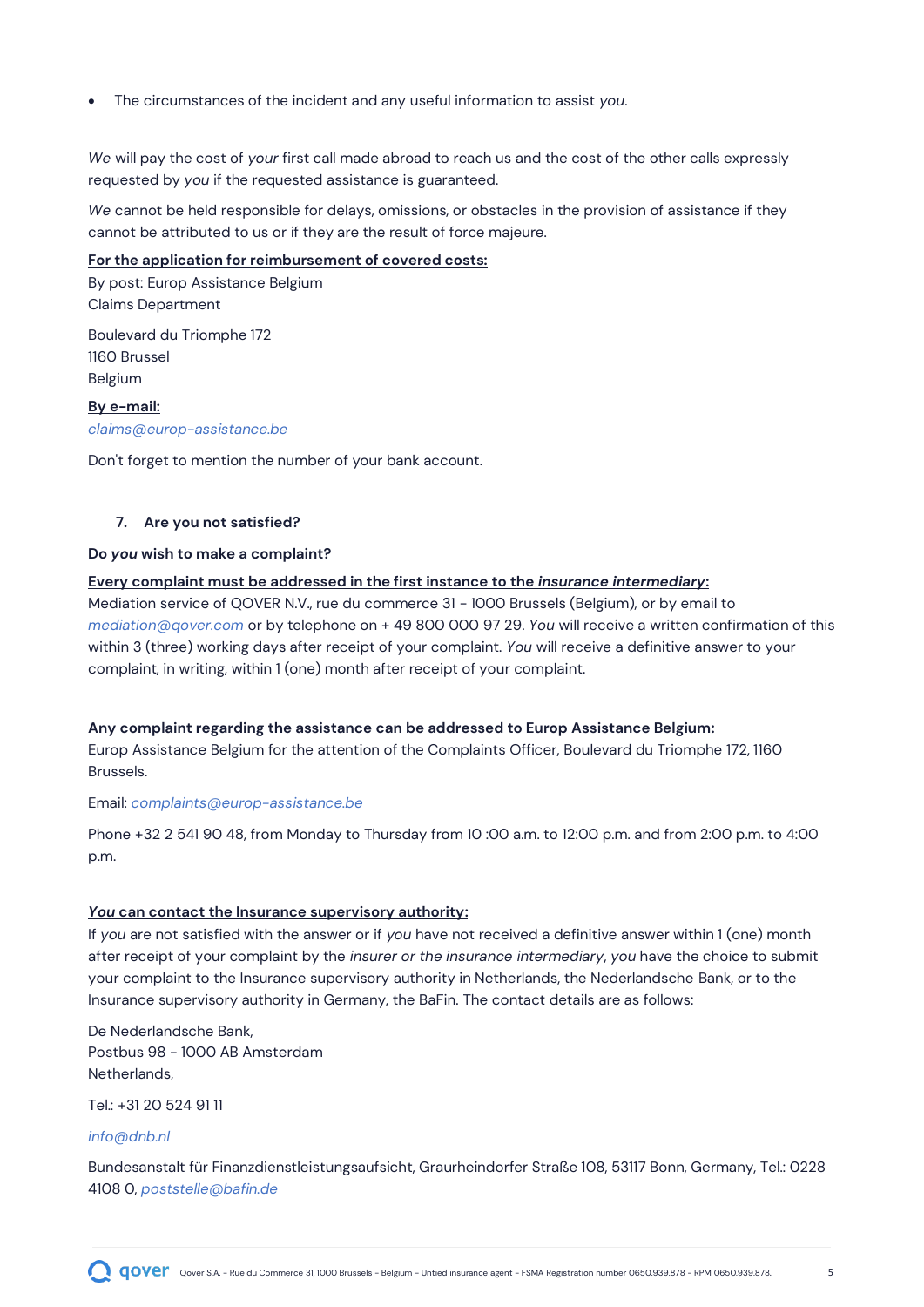#### **If necessary,** *you* **can contact the European Platform for Online Dispute Resolution:**

If *you* have arranged your *policy* online or by other electronic means (e.g., by telephone, SMS, fax or mobile device), *you* may be able to file your complaint via the European Online Dispute Resolution (ODR) Platform *[https://ec.europa.eu /consumers/odr/main/?event=main.home2.show](https://ec.europa.eu/consumers/odr/main/?event=main.home2.show)*.

Your complaint will then be forwarded to the Financial Ombudsman Service and to QOVER for resolution. There may be a short delay before QOVER receives your complaint.

The above complaints handling arrangements are without prejudice to your right to initiate legal proceedings.

Provided *you* agree, *we* will record all communications, including phone calls, to improve the quality of the services, for training or fraud detection purposes.

#### <span id="page-5-0"></span>**8. How can you (as the policyholder) change the insurance contract?**

*You* can change your *insurance contract* (for instance your coordinates) at any time.

*You* can contact *the insurance intermediary* by telephone on + 49 800 000 97 29 or by sending an email to *contact@qover.com*.

#### **Please take the following into account:**

- 1. If your details on the *policy schedule* change, *you* must notify us of such immediately.
- 2. *We* assess changes in the same manner as when applying for a new *insurance contract*. The change could result in an increase or decrease in the *premium*.

As the insurance covers the *policyholder* domiciled in Germany, *we* reserve the right to terminate the *insurance contract* if your domicile is not anymore in Germany.

#### <span id="page-5-1"></span>**9. How is your insurance contract structured?**

Your *insurance contract* consists of 2 parts:

- 1. The general terms and conditions (this document). These describe which *damage* is charged to us, which *damage* is excluded, and which are the mutual obligations of the parties.
- 2. The *policy schedule* are the terms and conditions that apply specifically to *you*. The *policy schedule* recorded shall take precedence over the general terms and conditions. *You* will receive this document at the time of conclusion, amendment, and annual renewal of the *insurance contract*.

#### <span id="page-5-2"></span>**10. What is the legal framework?**

This *insurance contract* falls under the scope of the German Insurance Contract Act (Versicherungsvertragsgesetz (VVG) which applies to the *insurance contract*.

*We* present the legal provisions in a language that is as understandable as possible. If a statement in the *insurance contract* conflicts with the aforementioned legal provisions, the latter will apply.

#### <span id="page-5-3"></span>**11. When does your insurance contract start?**

The *insurance contract* starts on the date and time included in your *policy schedule.*

The main expiry date of *your insurance contract* is based on the start date stated in your *policy schedule*.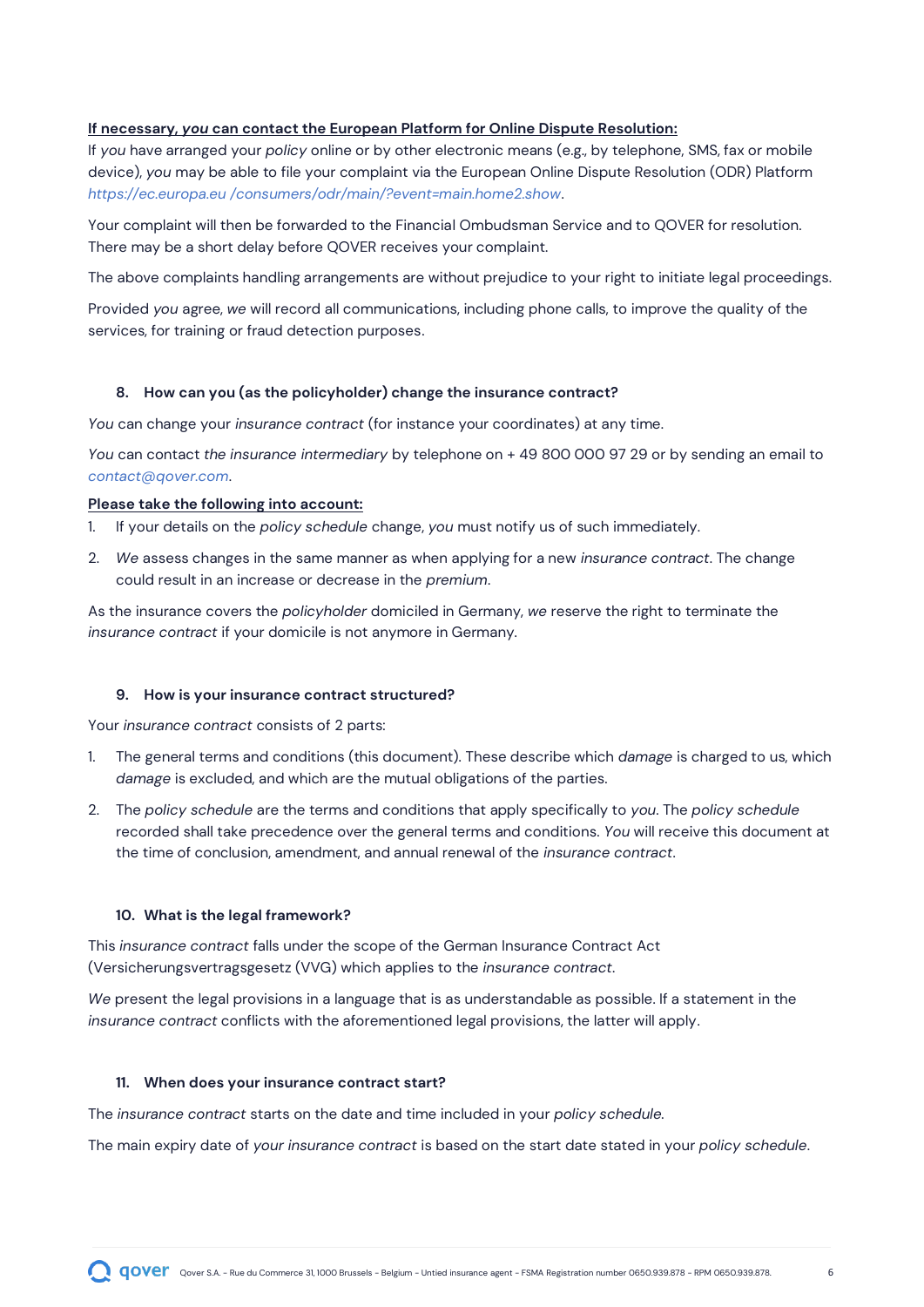#### <span id="page-6-0"></span>**12. What is the duration of this insurance contract?**

The duration of this *insurance contract* is one year. The *insurance contract* is tacitly renewed, maximum four times, at the *main expiry date*. *We* will inform *you* about this 2 months before the *main expiry date*. *You* will find the *main expiry date* in *your policy schedule.*

*We* insure the *bike* for a maximum of 5 years after the *first sale*. If *you* have purchased the *bike* second-hand, *we* cover the *bike* up to 5 years after the first owner purchased it.

#### **After a maximum of four extensions and at the end of the fifth insurance year, this** *insurance contract* **ends.**

*We* will inform *you* by registered letter 2 months before the cancellation.

This *insurance contract* will also automatically terminate after settlement of a claim for *theft* or for irreparable *material damage* (total loss). In this case no *premium* reimbursement will be done as *you* have used your *insurance contract*.

#### <span id="page-6-1"></span>**13. When can the insurance contract be cancelled?**

Below *you* will find an overview of when the *insurance contract* can be terminated.

#### **A. When can you (the policyholder) cancel the insurance contract?**

- 1. *You* can cancel the *insurance contract* two months before the *main expiry date*.
- 2. If *we* change the rate or adjust the terms and conditions, *you* may terminate the *insurance contract* within six weeks of receipt of the notification of the adjustment, but not before the adjustment takes effect. *We* will inform *you* again of your right of termination in the adjustment notification.
- 3. *You* can cancel the *insurance contract* after a claim incident. *You* can do this at the latest 1 month after payment or upon the refusal to pay compensation. *You* can choose the cancellation period, but the contract ends at the latest at the end of the current insurance period in the event of cancellation. If *you* choose to terminate the *insurance contract*, *we* will refund *you* the part of the *premium* already paid in proportion to the unexpired term of the *policy*, provided no claim has been paid and there are no remaining claims outstanding.
- 4. *You* can also cancel the *insurance contract* if the *insured bike* has been stolen or destroyed beyond your control. The *insurance contract* ends when *you* notify us, in writing, that the *bike* has been irrevocably stolen or destroyed.
- 5. *You* can revoke the *insurance contract* within 14 calendar days after *you* have received the *policy schedule, the general terms and conditions* and the *pre-contractual information*. This is possible without having to provide any reason. The revocation will take effect immediately upon notification. *You* must send the withdrawal form that *you* have received by email to *[contact@qover.com](mailto:contact@qoverme.com)*. *You* will receive a full refund of all *premium* paid provided that no claim has been made prior to cancellation. In addition, *you* can revoke the *insurance contract* at any time during the period between the purchase date and the date *you* receive your policy schedule. In this case, *you* will receive a full refund of the paid *premium*.

#### **REVOCATION INSTRUCTION**

#### **Widerrufsrecht**

*You* **may revoke your contractual declaration within 14 days without stating reasons in text form (e.g. letter, fax, e-mail). The period begins after** *you* **have received the insurance** *policy***, the contractual provisions including the General Insurance Terms and Conditions, the further information pursuant to § 7 para. 1 and 2 of the Insurance Contract Act (Versicherungsvertragsgesetz) in conjunction with §§ 1 to 4 of the VVG-Informationspflichtenverordnung, and this revocation instruction in text form. The revocation is to be addressed to** *[contact@qover.com](mailto:contact@qoverme.com)***.**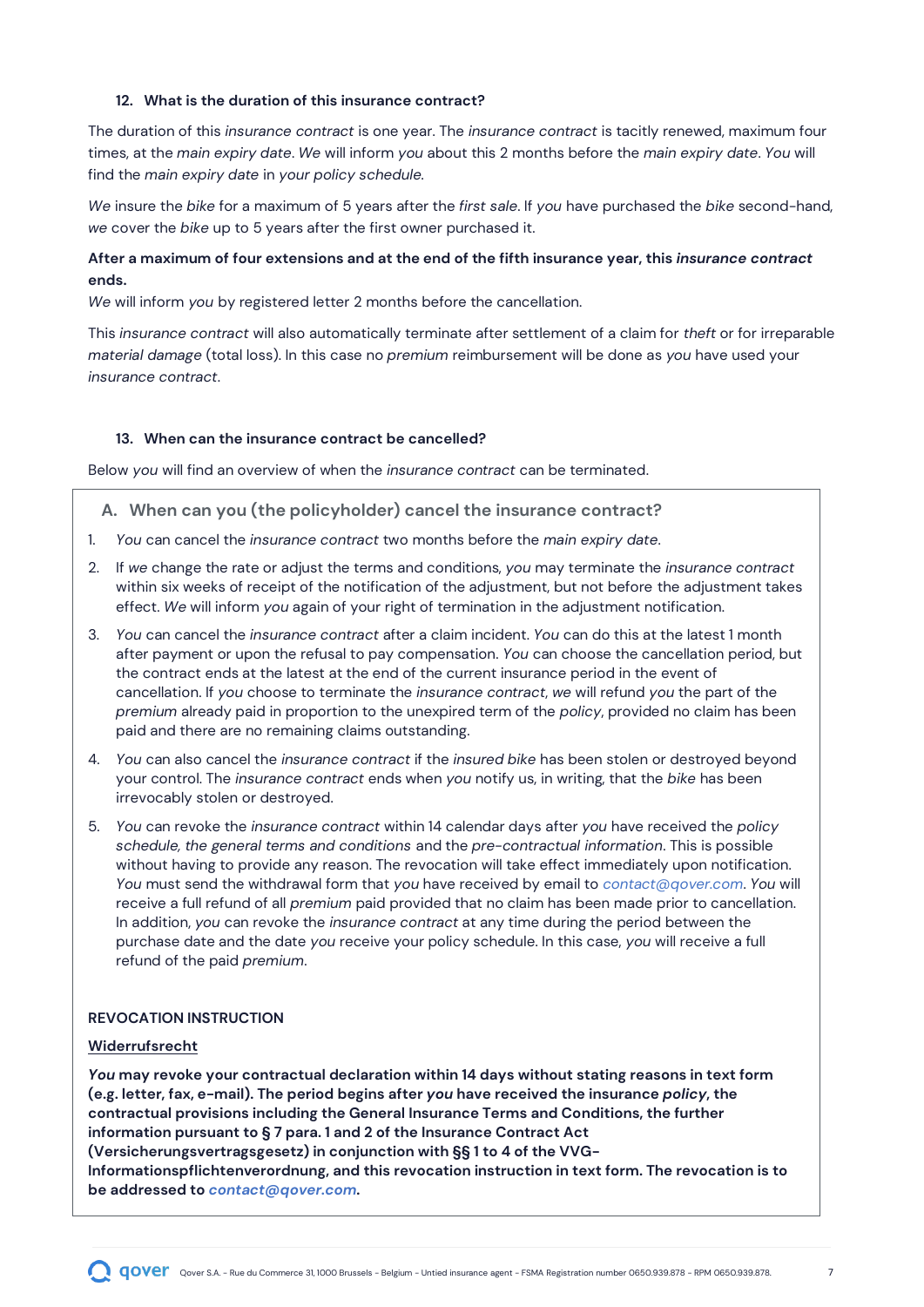#### **Revocation consequences**

**In the event of an effective revocation, the insurance cover will terminate and** *we* **will refund to** *you* **the** *premiums***. The reimbursement of amounts to be repaid shall be affected immediately, at the latest 30 days after receipt of the revocation. If the insurance cover does not commence before the end of the revocation period, the effective revocation shall result in the return of benefits received and of the uses made thereof (e.g. interest).**

#### **Special notes**

**Your right of revocation expires if the contract is completely fulfilled by** *you* **and us at your express request before** *you* **have exercised your right of revocation.**

#### **END OF THE REVOCATION INSTRUCTION**

#### **B. When can we cancel the insurance contract?**

- 1. *We* can cancel the *insurance contract* in whole or in part by the *main expiry date*. *We* will notify *you*, by registered letter, at least 2 months before the main *expiry* date on which the cancellation commences, by bailiff's writ or by issuing the cancellation letter against a receipt.
- 2. *We* can terminate the *insurance contract* after the occurrence of an insured claim and at the latest 1 (one) month after the conclusion of negotiations on compensation. The termination will then take effect 1 (one) month after the notice of termination is received by *you*.
- 3. *We* can terminate the *insurance contract* if the *premium* is not paid. If *you* do not pay the *premium*, *we* will send *you* a reminder. If *you* still do not pay, *we* will notify *you* by registered letter in which *we* will inform *you* about the outstanding *premium*, the interests and costs and on the legal consequences. *We* grant *you* a final payment period of two weeks. If *you* do not pay within the period of two weeks, the *insurance contract* will be cancelled in accordance with Article 38 of the Insurance Contract Act. The termination becomes ineffective if *you* make the payment within one month of the deadline.
- 4. In specific situations, *we* have other termination options in accordance with the Insurance Contract Act.

#### <span id="page-7-0"></span>**14. What happens to the insurance contract if you (the policyholder) die?**

The *insurance contract* is transferred to the entitled parties (the heirs).

#### **Rightsholders can:**

- 1. Keep the contract;
- 2. Cancel the contract within 1 month after the death. The *insurance contract* will then end 1 month after *we* have received the notification.

#### <span id="page-7-1"></span>**15. What happens to your insurance if you sell the insured bike that is linked to the insurance contract?**

#### **If** *you* **decide to sell your** *bike***,** *you* **must notify us.**

After all, *you* will be replaced by the purchaser.

*You* and the purchaser are jointly and severally liable for the *premium* payable for the insurance period in progress at the time of the purchaser's entry into the contract.

The purchaser is entitled to terminate the contract with immediate effect or for the end of the current insurance period. The right of termination shall expire if it is not exercised within one month of acquisition, or,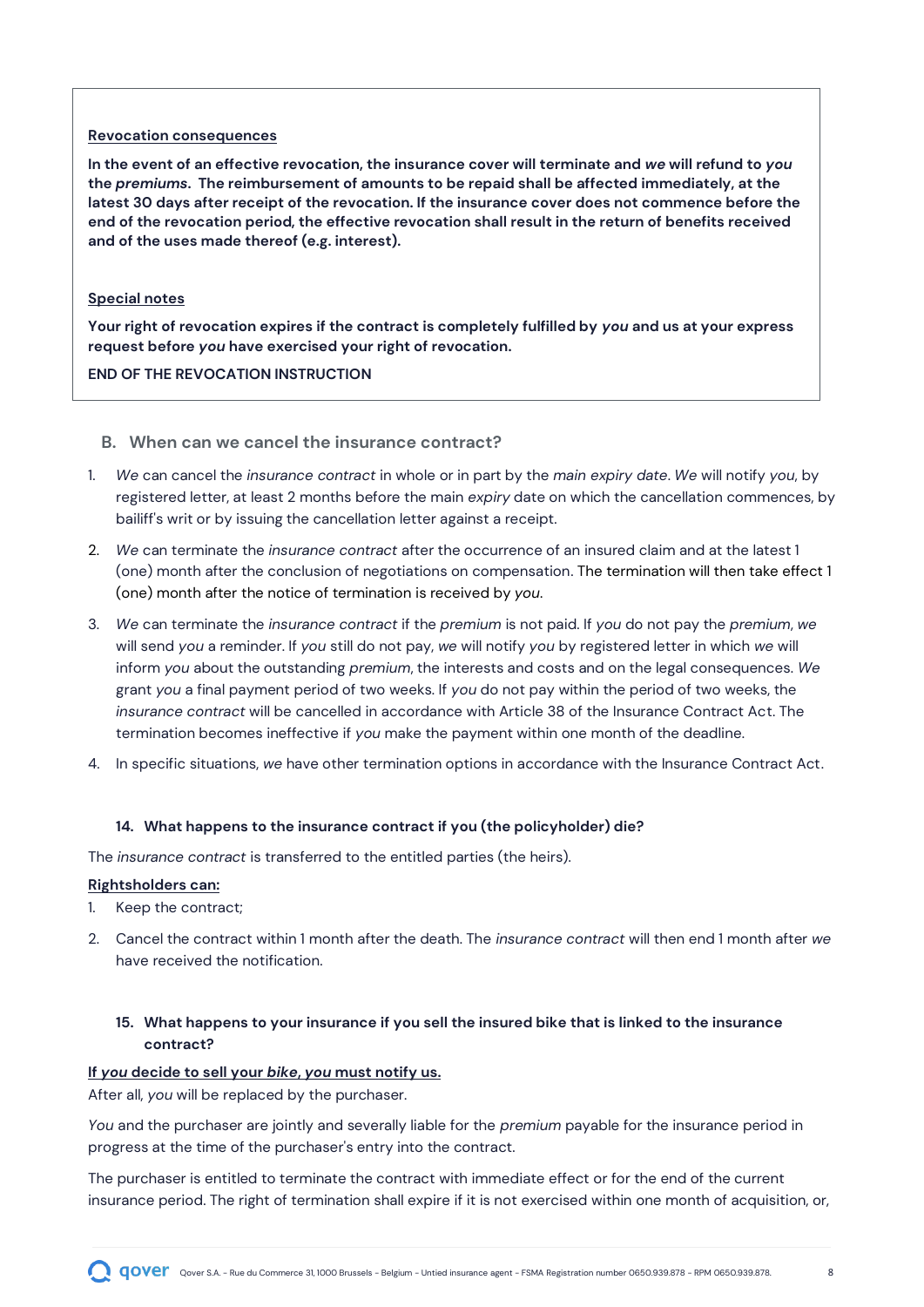in the absence of knowledge on the part of the purchaser of the existence of the insurance, within one month of such knowledge. *We* have the right to terminate the contract within one month of knowledge of the sale with one month's notice.

#### <span id="page-8-0"></span>**16. Can you have your insurance contract suspended?**

- 1. If your *bike* is claimed, the *insurance contract* will be suspended only because the requesting government takes possession of the *bike*. *You* must notify us immediately.
- 2. If *you* no longer own the *bike* by your own will (for example, resale), *you* cannot have the *insurance contract* suspended due to the inseparable character or nature of the *bike* and this *insurance contract*. In this case, and if necessary, the *insurance contract* must be terminated. *you* can take out this insurance again when purchasing a new *bike* from the *reseller*.

#### <span id="page-8-1"></span>**17. Are the insured amounts and the premium adjusted automatically?**

For this insurance, the insured amounts and the *premium* are not indexed.

#### <span id="page-8-2"></span>**18. How is your premium calculated?**

The *premium* (the detail of the composition can be found in your *policy schedule)* depends on the insured value of the *Bike* and the extent of your cover in accordance with the cover stated in your *policy schedule.*

Note that if *you* are going to compare different *insurance contracts*, *you* will not only be able to compare the estimated costs and charges of the contracts, but *you* will also need to consider other elements such as the scope of cover, the amount of any *excess* or the exclusion clauses*.*

#### <span id="page-8-3"></span>**19. Where should your main residence be for this insurance?**

*You* (the *policyholder*, as a natural or legal person) must be registered in Germany to be able to take out this insurance.

This insurance ends as soon as *you* are no longer registered in this country.

#### <span id="page-8-4"></span>**20. Transferability**

This *insurance contract* is not transferable subject to the aforementioned death provisions of the *policyholder*.

#### <span id="page-8-5"></span>**21. What we mean under this insurance with you (the insured)?**

The person who uses the *insured bike* and whose interest is insured under the *insurance contract,* in particular:

- 1. *You* as the *policyholder* and exclusively as a natural person;
- 2. *You* as a natural person who represents a legal person;
- 3. *Users* who use the *bike* with the *policyholder*'s authorisation.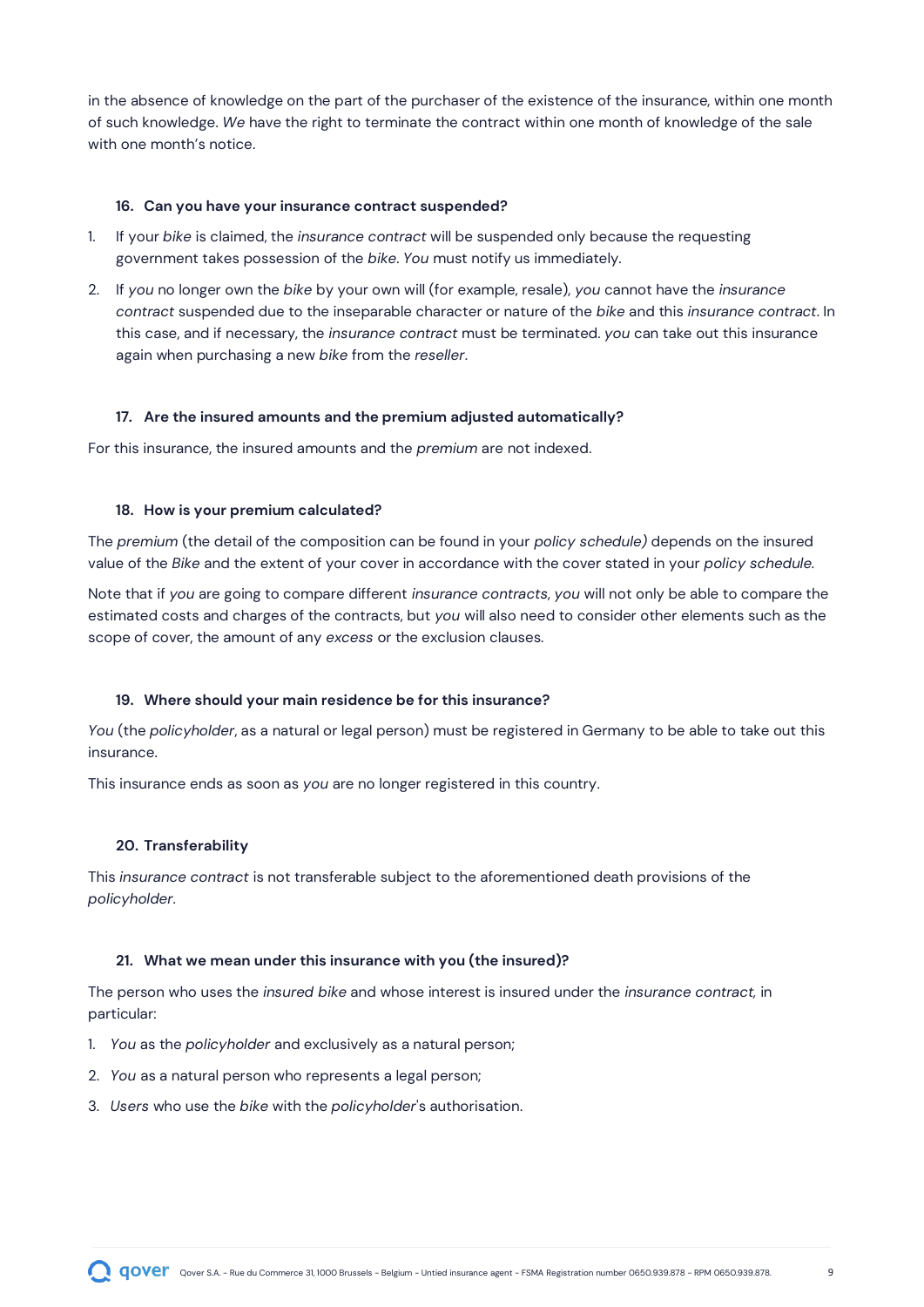#### <span id="page-9-0"></span>**22. What do we mean with the insured bike in the context of this insurance?**

The *insured bike* is the vehicle described in the *policy schedule* and which meets the following characteristics:

- 1. The *bike* in its original condition as supplied by the *reseller or manufacturer*;
- 2. The *bike* that was newly purchased from the *reseller* or *manufacturer*;
- 3. *Fixed original accessories* are standardly included in the coverage for a maximum value of €100, for so far they are firmly installed on the *bike*. All *fixed original accessories* whose value fully or partially exceeds this €100 and additional bike related *accessories* that are bought at the *initial sale* or even afterwards, are insured if their values have been specifically added within the insured limit. These *accessories* are covered for the purchase price (minus applicable depreciation), under the condition that they are firmly installed on the *bike;*
- 4. The new or second-hand *bike* that is less than 12 months old at the time of purchase of the insurance.

#### <span id="page-9-1"></span>**23. When can you benefit from this insurance?**

The *theft*, *material damage* and assistance guarantees are only provided if this is expressly stated in *your policy schedule*.

#### **A. Theft Guarantee**

**This guarantee is only valid if it is explicitly stated in the** *policy schedule***.**

#### *We* **insure 24/7 the** *theft* **and** *damage* **to the** *insured bike* **in case of** *theft***, attempted** *theft* **and** *theft* **or attempted** *theft* **after an assault:**

- 1. If the *bike* was in your locked home or in a private locked space. In this case, *you* should not attach the *bike* to a *fixed point*.
- 2. If the *bike* was outside or in a common room, provided that the latter was secured with by the frame with an *agreed lock* at a *fixed point* and locked in accordance with the *manufacturer*'s instructions.

#### **Important:**

- 1. The *theft* of the *bike* must be reported to the appropriate police authorities within 24 hours of discovery of the *theft*, attempted *theft* or assault.
- 2. In the event of *theft*, all the keys of the lock must be returned to *us* or shown to us by means of a live video.
- 3. If the *bike* is found within 14 calendar days after the *theft* has been reported to the Police, *we* ensure the following:
	- a. repair to the extent that it appears possible;
	- b. the total loss insofar as the repair proves to be impossible.
- 4. If the *bike* is not found within 14 calendar days of the *theft* being reported to the Police, *we* consider it to be definitively stolen and it is considered to be a Total Loss.

#### **Coverage for** *theft* **or attempted** *theft* **is excluded if:**

*1.* The *bike* was in a publicly accessible place and was not attached to a *fixed point* by means of the frame using an *agreed lock*, and was not locked according to the *manufacturer*'s provisions, such as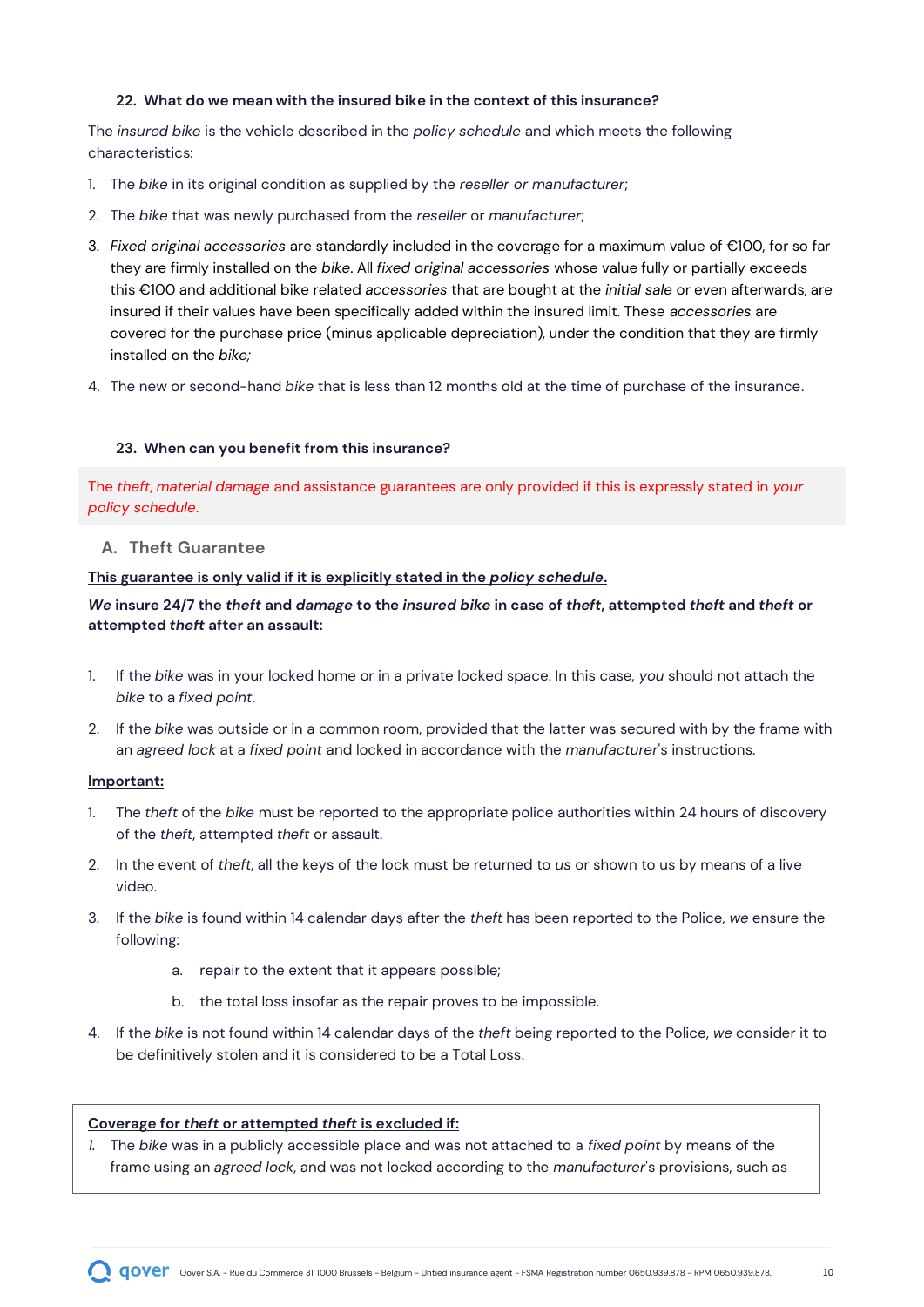the frame lock or application lock.

- *2.* The *bike* was in a common room and was not attached to a *fixed point* by means of the frame using an *agreed lock*, and not locked according to the *manufacturer*'s provisions, such as the frame lock or application lock.
- 3. No report was registered with the competent police services within 24 hours of the discovery of the *theft*, attempted *theft*, or attacke*.*

#### **B. Material Damage Guarantee**

#### **This optional guarantee is only valid if it is explicitly stated in the** *policy schedule.*

#### **We insure the material damage to the insured bike:**

- 1. That was accidentally caused as well as *damage* to the *bike* that *you* accidentally caused;
- 2. That was caused by *vandalism*;
- 3. That was caused by contact with an animal or by natural elements such as fire or a flood;
- 4. That was caused by occurring "wear & tear" *damage* to the battery or technical parts of the *bike*, under the conditions as stipulated in article 23 point D.

#### **Material damage is excluded if:**

- 1. Damage to additional *accessories* which values have not been specifically included within the insured limit, with the exemption of the *fixed original accessories* supplied by the *seller* or *manufacturer* which are insured together as a whole for up to €100.
- 2. *Damage* as a result of a mere technical defect of the *insured bike*.
- 3. *Damage* to objects or persons other than the *insured bike.*
	- **C. Assistance in the event of a breakdown, accident, vandalism, attempted theft, or theft of the Bike**

#### **This guarantee is only valid if it is explicitly stated in the** *policy schedule.*

The guarantees apply when the *bike* is immobilized on a roadway that is accessible to *our* towing service.

#### **1. Roadside assistance and towing**

*We* arrange and pay for:

- Sending roadside assistance to the site: if the roadside assistance person does not get the *bike* ready for use within the hour after his arrival, the *bike* will be towed to a *repairer* in the vicinity of *your residence* or *the residence* designated by *you*.
- *Your* transport and the transport of *your luggage*:
	- Either to the *repairer*;
	- Either up to *your residence* or *the residence designated by you;*
	- Either to the place where *you* need to go and then your return to *your residence* or *the residence designated by you.*

*We* pay for this guarantee based on supporting documents and to a maximum amount of 500 EUR.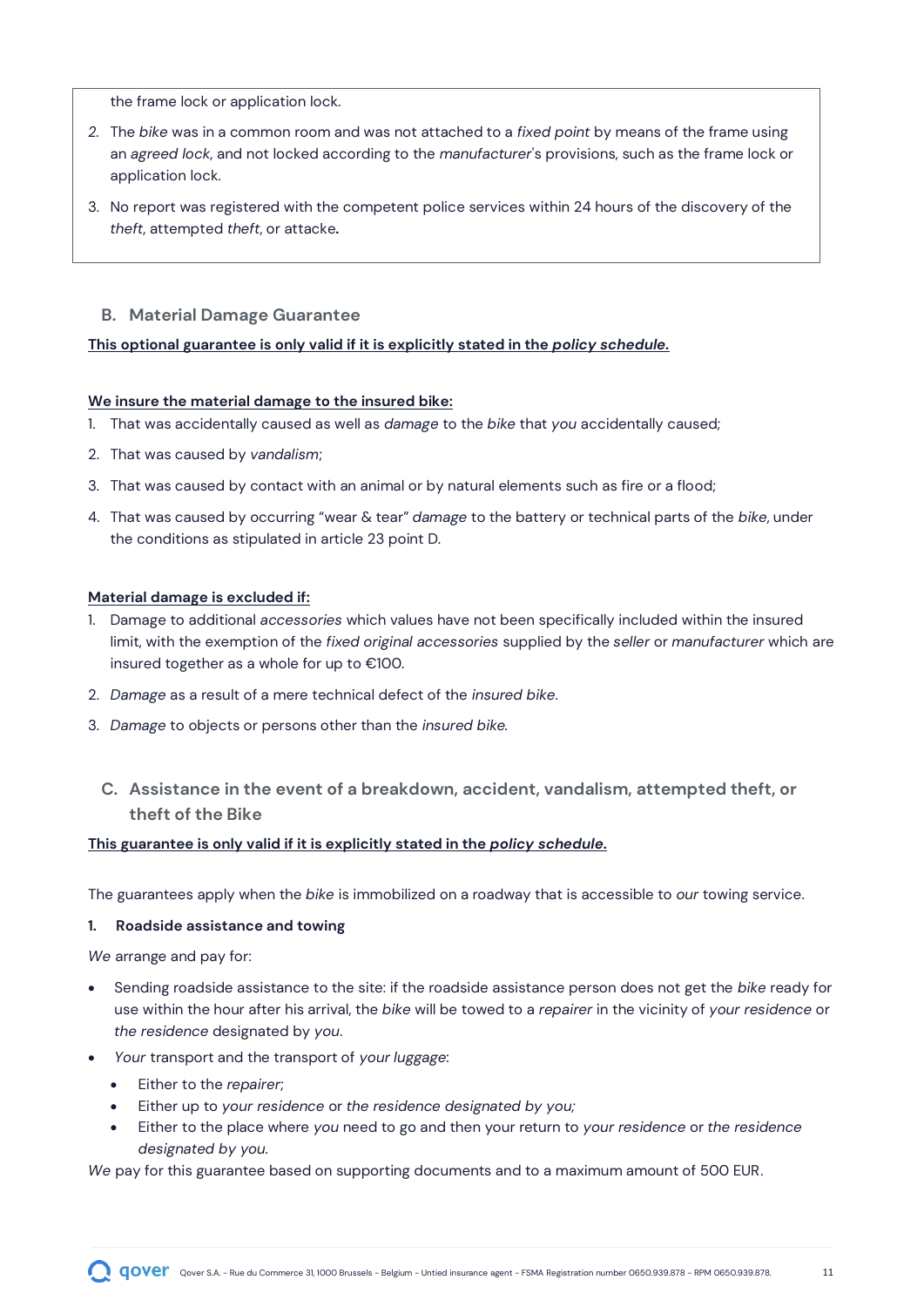For the performance of these services, only the service provider is responsible for the activities performed. *We do not* bear the costs of towing if *we* have not been called upon to do so.

#### **2. Replacement** *bike*

During the period between the immobilization and the end of the repair of the *bike*, *you* can have a replacement *bike* for a maximum of 3 consecutive days with an authorized *repairer*, according to the conditions below:

The immobilization must be at least 24 hours.

*We* will reimburse *you* based on the receipts up to maximum 15 euros including VAT per day for maximum three consecutive days.

#### **3. Assistance in the event of** *theft* **of the** *bike* **in Germany**

This guarantee applies when the *bike* is stolen during a trip in Germany and insofar as *you* have taken all the necessary measures to limit the risk of *theft*.

*We* arrange and pay for *your* transport and the transport of your *luggage:*

- Either up to *your residence* or *the residence designated by you;*
- Either to the place where *you* need to go and then your return to *your residence* or *the residence designated by you*.
- *We* pay for this guarantee based on supporting documents and to a maximum amount of 500 EUR.

When the *bike* is found in Germany, *we* arrange and pay for a ticket so that *you* can pick up your *bike*.

#### **4. Monitoring the** *bike*

When *we* transport the *bike*, *we* pay the security costs from the day that the transport is requested to the day that the *bike* is picked up by the carrier.

#### **5. Return and guidance of the children**

If *you* are eligible for one of the guarantees mentioned in points 1 and 2 above and *you* are accompanied by minor children for whom *you* are responsible, *we* will arrange and pay for their return to the *residence* or *the residence designated by you.*

#### **6. Flat tire assistance**

If a flat tire cannot be repaired on site, *we* arrange and pay for the transport of *you, your bike* and *your luggage* as specified in point 1 above.

#### **7. Assistance in the event of loss of keys to the padlock or a locked padlock**

If the padlock cannot be repaired or opened on site, *we* arrange and pay for the transport of *you, your bike* and *your luggage* as specified in point 1 above.

#### **8. Assistance to the** *insured* **during a transfer**

The guarantees should not replace the intervention of public services, especially in an emergency.

#### **Passing on urgent messages**

*We* send *your* urgent national messages at *our* expense in the event of a serious insured event. *We* are not responsible for the content of these messages.

#### **The following cases are excluded from the assistance guarantee:**

- **1. The insured events in countries that are excluded from under section B article 5;**
- **2. The insured events that fall outside the policies period of validity;**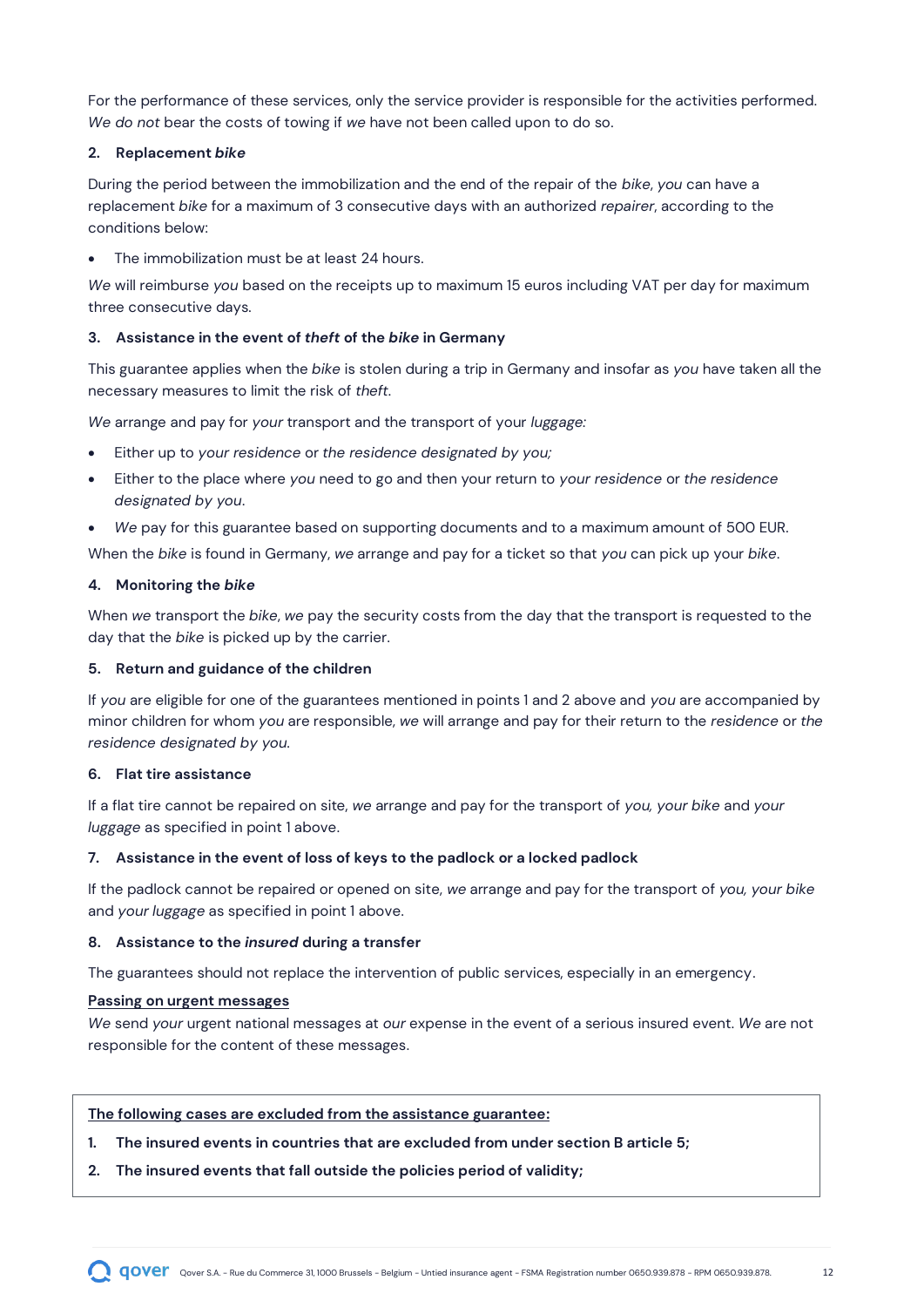- **3. Immobilization of the** *bike* **for maintenance work;**
- **4. Repeated defects resulting from not repairing the** *bike* **after our first intervention;**
- **5. Customs duties;**
- **6. The price of spare parts, the maintenance costs of the** *bike* **or repair costs of any kind;**
- **7. Repairman and disassembly diagnostic costs;**
- **8. The costs for meals and drinks;**
- **9. The costs or** *damage* **related to** *theft* **other than stated in the contract, and in particular, all costs not expressly mentioned;**
- **10. The claims resulting from a** *natural disaster*
- **11. The insured events in countries or regions that are engaged in a civil war or a foreign war, or where security is disrupted by riot, popular uprisings, strikes or other unforeseen events that prevent the execution of the** *policy***.**
	- **D. Wear and tear**

*Damage* due to wear & tear is covered for *insured bikes* that are younger than 3 years, where the exact *bike* age starts on the date of the *first sale.* The *policyholder* is entitled to compensation in case of:

• an excessively large power drop in the charging capacity of the battery that is permanently installed in the *insured bike.* The "state of health" of the battery is decisive, which is defined by the effective loading capacity at the time of the damage. A battery is underperforming when the effective loading capacity is permanently being undercut by 50 %.

The underperformance of the battery (in percentage) should be proven by the *policyholder* based on a report of the manufacturer, a snapshot from the e-bike app on the battery health or an official battery report from a professional bike shop. It is required to include the type of battery and its serial number.

• Damage to technical parts on the *insured bike,* including tyres, brakes and inner tubes, that make it no longer possible to safely drive or use the insured bicycle before reaching the usual technical service life.

#### **Not insured:**

- 1. The insurance cover does not extend to damages that still fall under the legal warranty that is provided by the manufacturer, or other warranty provisions from third parties;
- 2. Coverage does not apply until six months have elapsed since the *insurance contract* was taken out. After the replacement of the battery or other technical parts du to Wear & Tear, a new waiting period of six months begins for the replaced parts;
- 3. Damages intentionally caused by the insured person or his representative;
- 4. Damages from events that had already occurred at the start of insurance;
- 5. Damages that do not affect the use or functioning of the insured item(s), such as scratches or varnish damage;
- 6. Damage caused by rust, oxidation or material fatigue;
- 7. Damages for which a third party is contractually liable as a manufacturer, seller, from a repair order or other contractual relationship;
- 8. Damage to the carbon frame of the insured bike;
- 9. Damage and consequential damage as a result of manipulation of the drive system (e.g. tuning) or by improper installation or modifications, as well as improper repairs, cleaning or unusual non-manufacturer usage of the insured bike.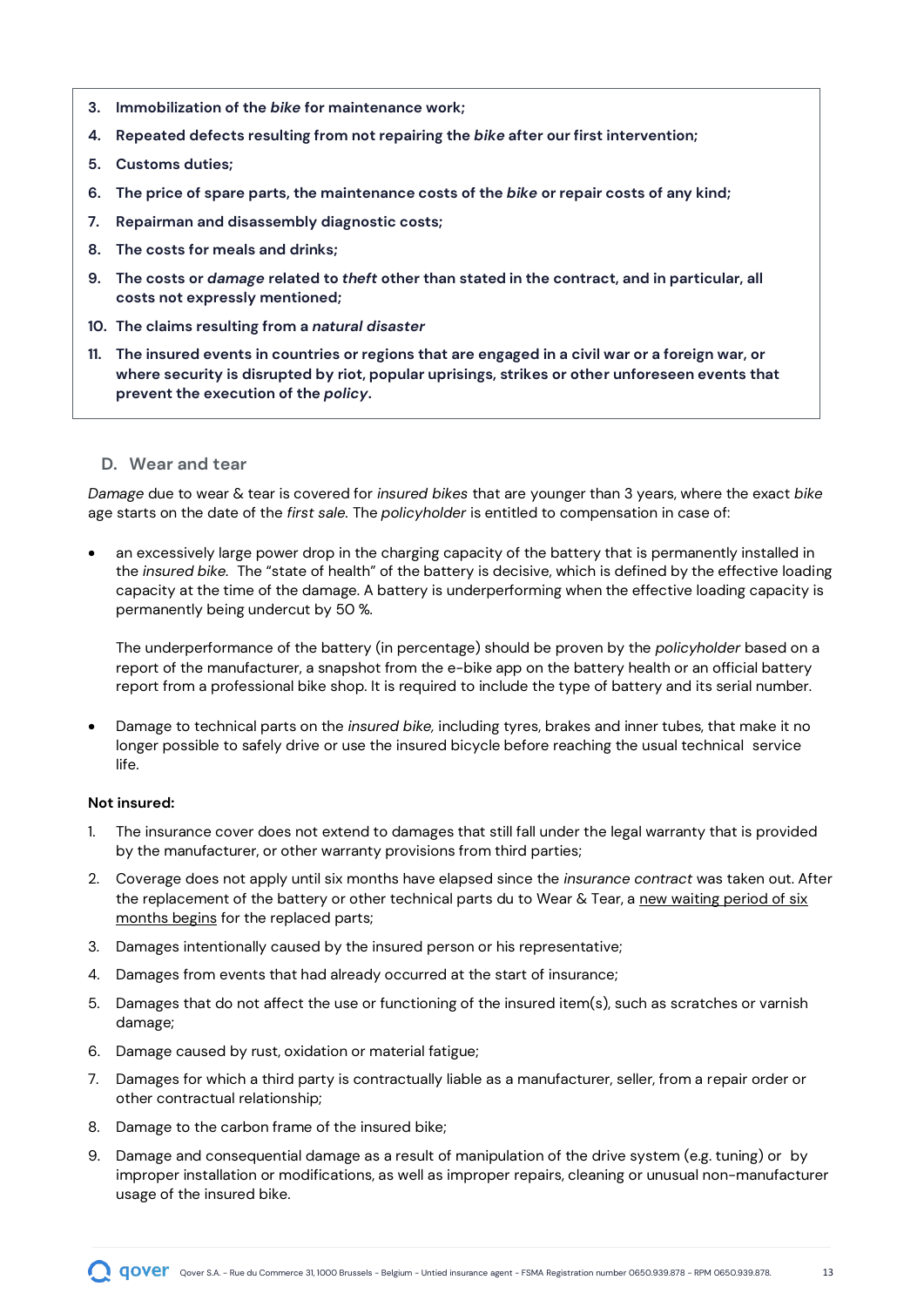#### **E. Additional Accessories**

*Fixed original accessories* of the bike, as supplied by the *seller* or *manufacturer*, are standardly included in the insurance and covered for a maximum value of €100, regardless the number of accessories. *Fixed original accessories* whose value fully or partially exceeds this €100 and additional bike related *Accessories* that are bought at the initial sale or even afterwards, can be included in the insurance by specifically adding their values within the insured limit. For *Fixed original accessories* that are partially exceeding the maximum value of €100, only the remaining value needs to be included.

All *fixed original accessories* and additional *accessories* that have been specifically included within the insured limit are covered for the original purchase price (minus applicable depreciation), for so far they are firmly installed on the *bike*. The applicable depreciation compensation table is mentioned on the policy schedule and in article 25.

Portable bike related *accessories* (e.g. bike computers and/or navigation equipment), which are easily removable without using screwdrivers or other regular tools, are excluded from coverage in case of *theft*.

For additional *accessories* which were not bought at the *first sale* of the *bike*, and are therefore not listed on the purchase invoice, it is required for *the policyholder* to provide a proof of purchase in the event of an occurring claim.

#### <span id="page-13-0"></span>**24. Which exclusions are common to all coverages?**

- **1. If the cover of the** *insurance contract* **is suspended due to non-payment of the** *premium.*
- **2. In case of deliberate concealment or deliberate incorrect communication of information regarding the risk at the conclusion of the contract that can be blamed on the** *policyholder***.**
- **3. In the event of unintentional concealment or inadvertent incorrect communication of certain information regarding the risk upon the conclusion of the contract, in the event of a** *claim,* **if the company provides evidence that it would in no case have insured the risk, its intervention will be limited to reimbursement of the** *premiums* **paid.**
- **4. If the** *claim* **was caused intentionally by the** *policyholder***, the owner, the holder, the driver, or the persons transported or their family members.**
- **5. If the** *claim* **is the result of one of the following gross negligence:**
	- **a. Driving the** *insured bike* **in a state of criminal alcohol intoxication, insofar as the blood alcohol level of the person concerned exceeds the legally admitted maximum amount, without the use of alcohol being the sole cause of the condition or event;**
	- **b. Driving the** *insured bike* **in a state of intoxication or in a similar condition resulting from the use of products other than alcoholic beverages, acute or chronic use of medicines or other substances not prescribed by a doctor and which change one's behaviour;**
	- **c. Apparent poor maintenance or failure to replace essential parts.**
- **6. If the** *damage* **occurs during the exercise for or participation in a speed, regularity or agility ride or competition. Purely touristic tours are not covered by this exclusion.**
- **7. If the** *claim* **occurs due to bets or challenges.**
- **8. If the** *claim* **arises from a strike, riot, or violent acts of collective inspiration (of more than 10 people) when the company proves that the** *insured* **participated in such.**
- **9. If the** *claim* **arises from war, civil war, or similar facts.**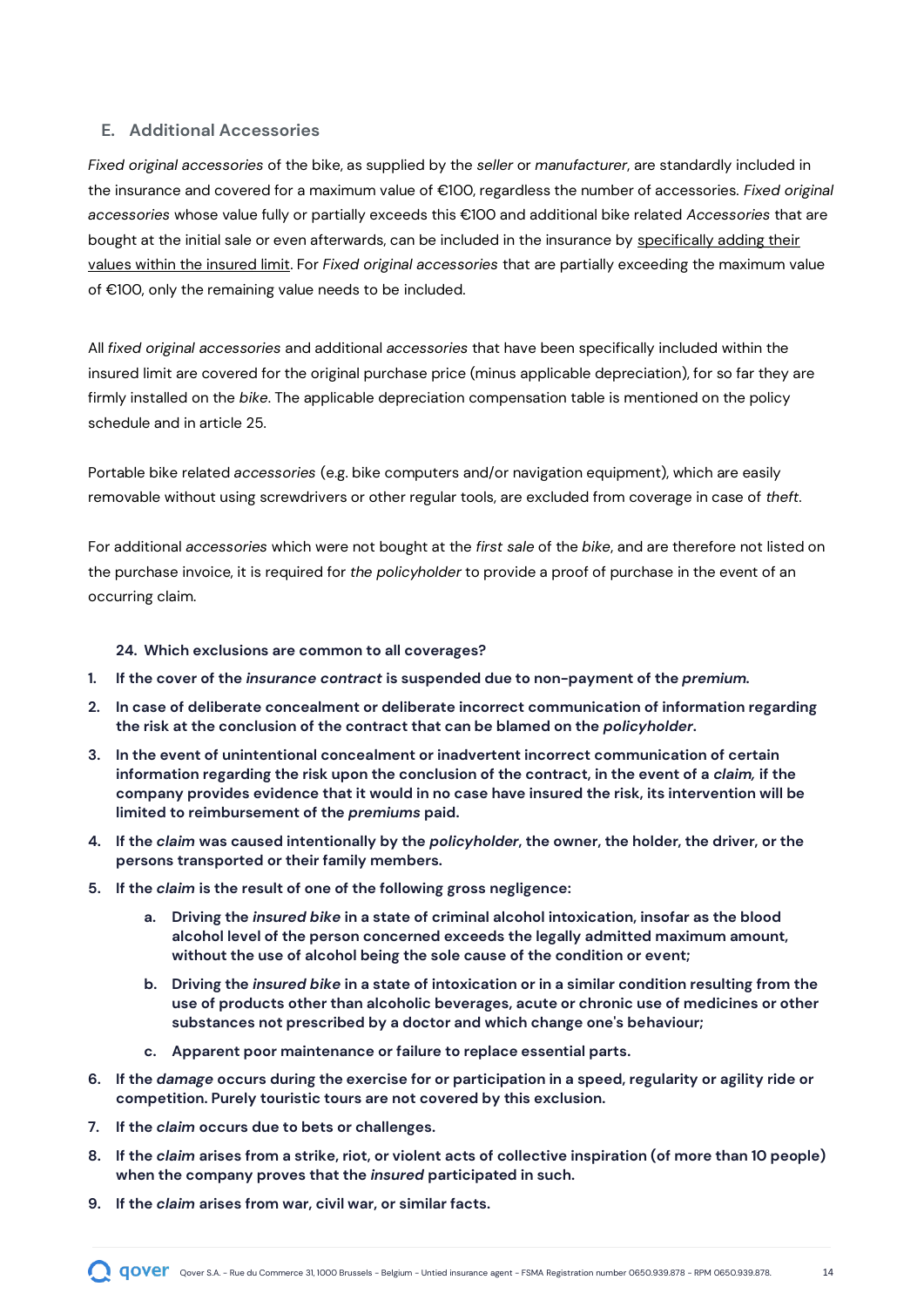- **10. If the** *claim* **is due to radioactive causes.**
- **11. If the** *insured bike* **is claimed.**
- **12. If the** *insured bike* **has undergone any technical adjustment, so that the support of the** *insured* **electric** *bike* **may exceed 25 km/h.**
- **13. If the** *damage* **is the result of a manufacturing fault or any product liability on the part of the**  *manufacturer***, whether or not in combination with an external element.**
- **14. The** *damage* **resulting from an argument, an aggression of which the** *insured* **is the trigger or instigator.**
- **15.** *Damage* **is as a result of the technical failure of the** *insured bike***.**
- **16.** *Damage* **is caused by** *terrorism* **and a nuclear accident.**
- **17.** *Theft* **or attempted** *theft* **of the smartphone that locks and unlocks the** *insured bike* **via the**  *manufacturer***'s mobile application.**
- **18. Any** *damage* **resulting from the use of a feature which allows** *you* **to increase the pedalling assistance beyond 25km/h**

#### **Nor do** *we* **insure:**

- **1. Accessories, which values have not been specifically added within the insured limit, with the exception of** *fixed original accessories* **that are standardly included in the coverage for a maximum value of €100.**
- **2. Portable bike related** *accessories* **(e.g. bike computers and/or navigation equipment), which are easily removable without using screwdrivers or other regular tools, are excluded from coverage in case of** *theft.*
- **3. The wheels, tires or battery if stolen separately.** *We* **do reimburse these if they are stolen together with the** *insured bike***.**
- **4. Damage caused, other than this, to the bike, such as your liability resulting from the use of the insured bike.**
- **5. Aesthetic** *damage***: such as scratches and bumps, chipping or rust are therefore not guaranteed.**
- **6.** *Damage* **to the tires.**
- **7. The** *damage* **and/or** *theft* **or attempted** *theft* **that has arisen as a result of embezzlement or abuse of trust.**
- **8. The damage and/or theft or attempted theft by the perpetrator(s) or accomplice(s) are the insured or** *policyholder* **or are staying with or appointed by the** *policyholder***, owner, or holder of the** *insured bike***.**
- **9. The** *damage* **if the procedure prescribed by the** *manufacturer* **to lock/unlock the** *bike* **is defective and if this technical defect was known or had to be known by the** *user***.**
- **10. The loss or any other consequential loss.**

#### <span id="page-14-0"></span>**25. How do we compensate the damage to the insured bike?**

#### **In case of repair:**

If the *damage* to the *insured bike* is repairable and economically justified, *we* will pay for such repair in full, and *we* will transfer this amount to your bank account after deduction of the *excess*.

#### **In case of total loss:**

If the *damage* to the *bike* is not repairable or if the *insured bike* has been stolen in its entirety and has not been found within 14 days of reporting the *theft* to the Police, *we* offer the following:

• A monetary value equal to the damage amount of the insured *bike* after applying the excess and depreciation applicable.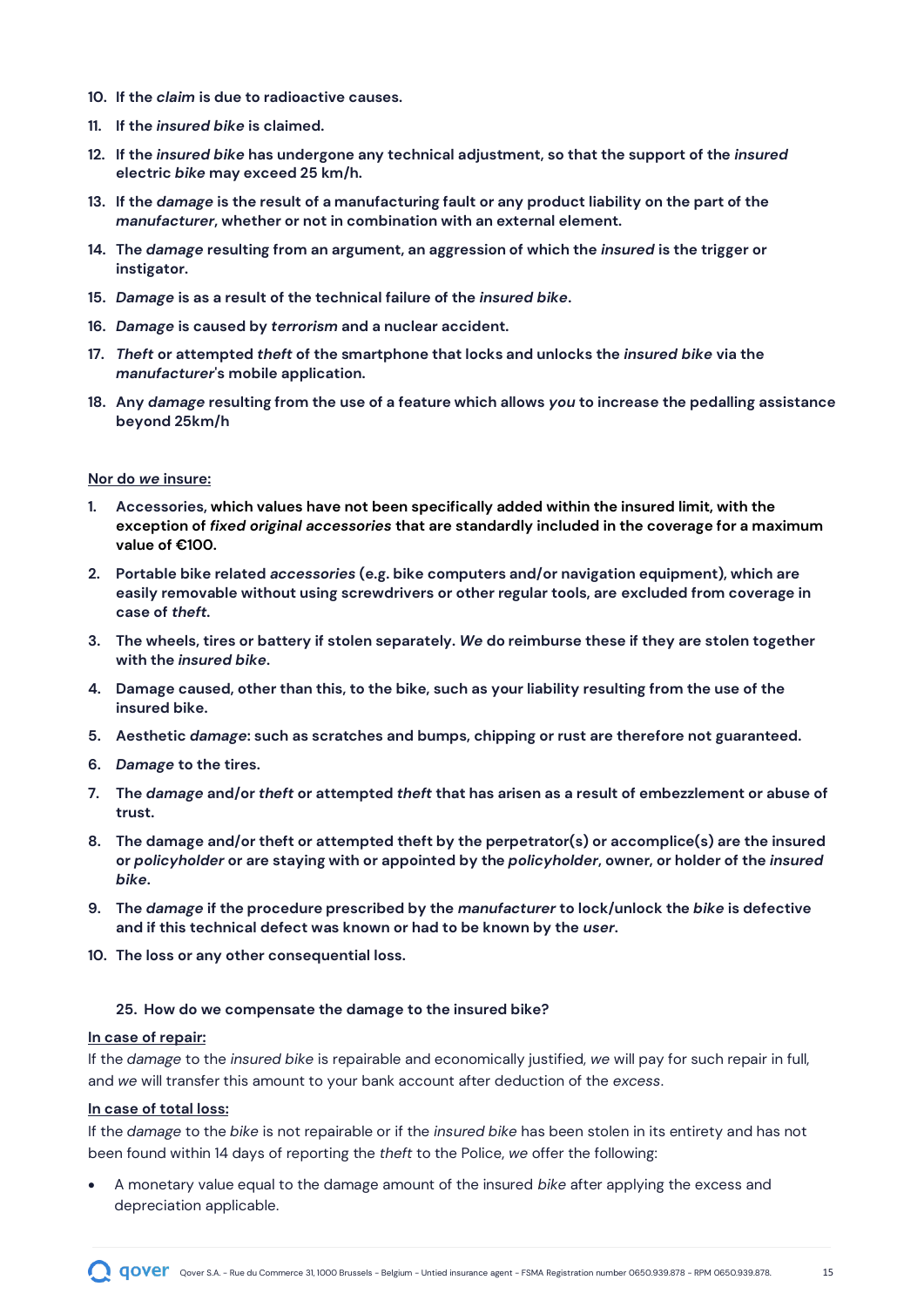By accepting compensation in the event of *theft*, *you* agree to transfer ownership of the stolen *bike* to the *insurer*. If the *insured bike* is found afterwards, it will remain the property of the *insurer*.

*We* consider an *Insured bike* where the repair cost is higher than the economic value as an economic total loss and *we* reimburse such in accordance with the provisions in this section.

No depreciation is applied to the compensation calculation during the first 36 months (3 years) of the bike. As from the 37th month, a depreciation is applied.

The minimum amount of compensation is set at 50% of the insured value. Any calendar month started is counted as a full month. The initial date to be taken into consideration is the date mentioned on the bike purchase invoice.

You will find bellow a table showing the compensation you will receive depending on when your bike is stolen or total loss.

| <b>DEPRECIATION COMPENSATION TABLE</b> |                                                           |  |  |
|----------------------------------------|-----------------------------------------------------------|--|--|
| Year                                   | Maximum compensation<br>(Depreciation as from 37th month) |  |  |
| At the end of year 1                   | 100%                                                      |  |  |
| At the end of year 2                   | 100%                                                      |  |  |
| At the end of year 3                   | 100%                                                      |  |  |
| From the beginning to end of year 4    | 75%                                                       |  |  |
| From the beginning to end of year 5    | 50%                                                       |  |  |

When the *insurance intermediary* handles a claim you make under this policy they act as our authorised agents. This means that any valid claim *you* make with the *insurance intermediary* which is to be settled by a payment of compensation, is not deemed to have been settled until *you* have received the payment.

#### <span id="page-15-0"></span>**26. What are the procedures for implementing the assistance?**

#### **1. Transporting the bike**

The transport costs that *we* bear must not exceed the economic value of the *bike* at the time of the call. If this value is exceeded, *we* will request sufficient proof for the transport of the *bike* for the surplus, the costs will be at your charge.

#### **2. Service provider**

Within the limitations of local availability, *you* have the right to refuse the service provider sent by *us* (roadside assistance, *repairer*, etc.). The activities, repairs or services carried out by the service provider are realised with your approval and under *your* control. For the costs of the repair and the parts for which *we* do not intervene, it is recommended to request a quotation beforehand. Only the service provider is responsible for the services and repairs carried out.

#### **3. Luggage transport**

This guarantee only applies to *your luggage* for which *you* cannot take care of due to the insured event.

*We* waive any responsibility in the event of loss, *theft*, or *damage* to your *luggage* when it is left behind or when it is transported by *us*.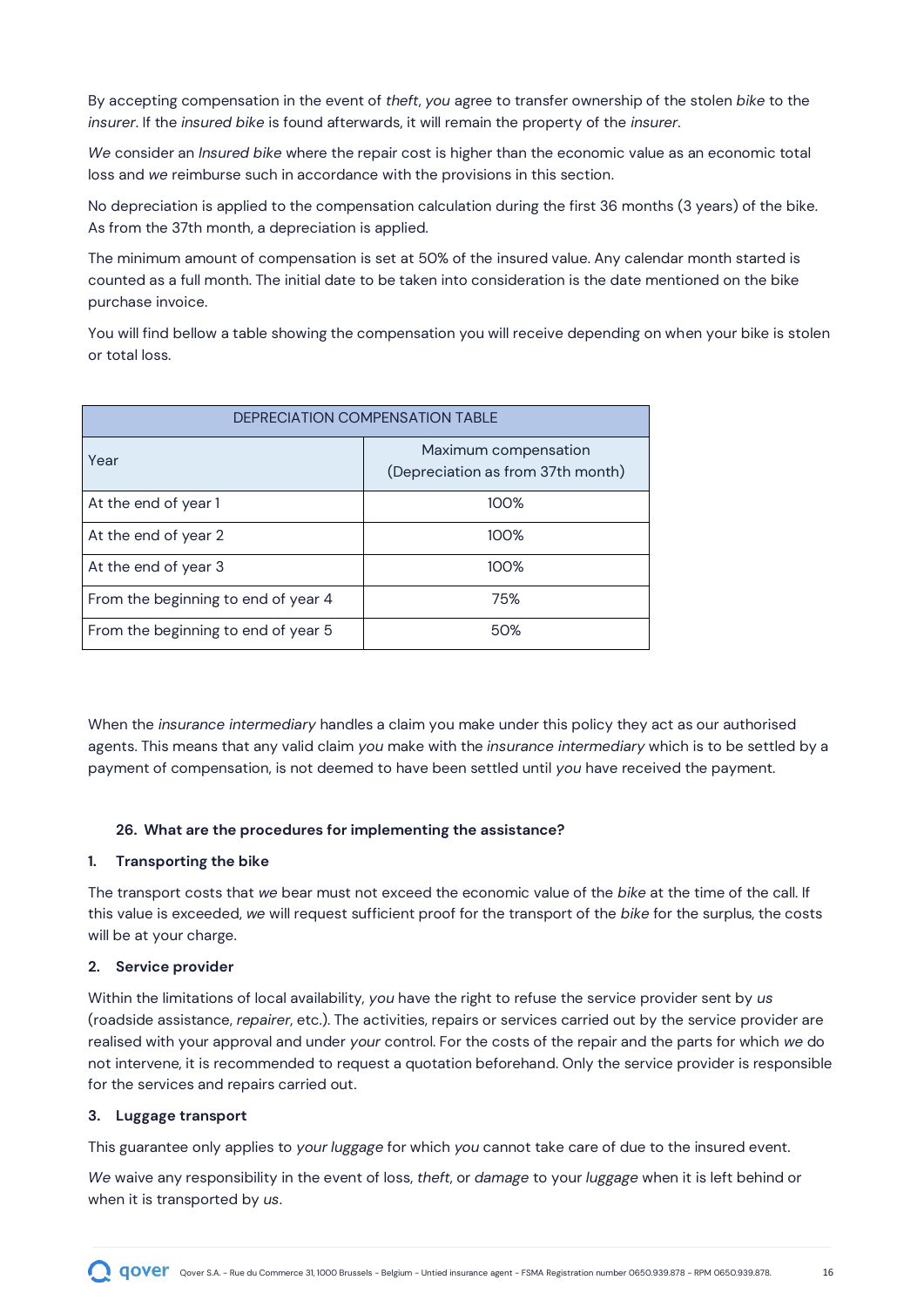#### **4. Replacement Bike**

This performance is guaranteed considering the local availability and the opening hours of the lessor.

*You* will have to carry out the formalities for the receipt and return of the replacement *bike*. If necessary, *we* pay the transport costs to carry out these formalities.

*You* must comply with the general terms and conditions of the lessor, such as the payment of a deposit, the possible fines, the rental costs outside the guaranteed period, the minimum period for renting a replacement *bike*, the price of the optional insurance and the amount of the *excess* for the *damage* caused to the replacement *bike*.

#### **5. Reimbursement of cost**

When *we* authorize *you* to advance the guaranteed costs, these costs will be refunded, limited to the insured amounts upon presentation of the original supporting documents.

#### **6. Assistance on request**

If assistance is not guaranteed by the *policy*, *we* accept, under certain conditions, to provide our resources and expertise to assist *you*. All costs will be for *your* account.

#### **7. Legal obligations**

For the purposes of the warranty, *you* accept the obligations or limitations arising from our obligation to comply with the laws and regulations of the countries where *we* intervene.

#### **8. Debt recognition**

*You* undertake to reimburse *us* within one month for the services not covered by the *insurance contract* and which *we* have settled and paid to *you* in advance.

#### <span id="page-16-0"></span>**27. What if there is disagreement about the extent of the damage and the amount?**

*We will* determine the amount of the *damage* together with *you*. In the event of disagreement about the amount, the *insured* and the *insurer* will each appoint an expert who will determine the *damage amount*. If no agreement is reached, both experts will jointly appoint a third expert and the final decision with regard to the *damage amount* will be taken by the latter.

The *insured* and the *insurer* both bear the costs and fees of its expert. The costs of a third party appointed expert shall be divided between both Parties.

The above complaints handling arrangements are without prejudice to your right to initiate legal proceedings

#### <span id="page-16-1"></span>**28. What is the excess amount in case of theft or material damage?**

Compensation for *damage* is always deducted from an *excess* applied to the purchase value of the *bike* and all insured *accessories* that are fixed to the *bike*, as stated on your invoice and the *policy schedule.*

- No *Excess* is applied in the event of *theft* and total loss.
- In case of repairable material damage, an **Excess** of €35 per claim will be applied.

#### <span id="page-16-2"></span>**29. How is compensation paid in the event of bankruptcy of the manufacturer?**

In case of bankruptcy of the *manufacturer*, *we* will transfer the *damage* amount to your bank account after deduction of the *excess*.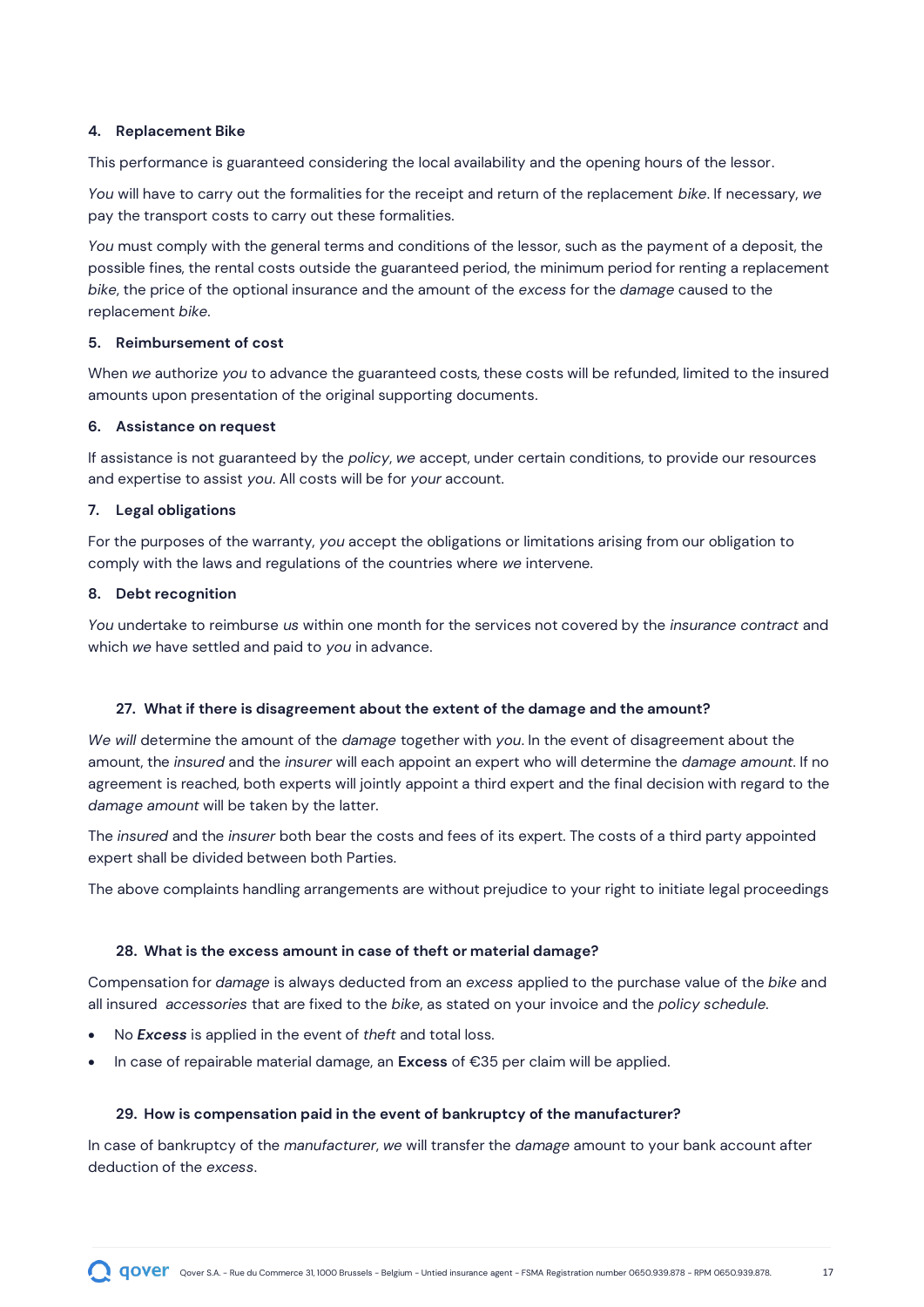#### <span id="page-17-0"></span>**30. Subrogation**

*We* will act within your rights and claims against any liable third party up to the amount of our expenses.

*We* cannot exercise recourse against a person with whom *you* are living in the same household at the time of the occurrence of the claim, except for *damages* caused intentionally by this person*.*

#### <span id="page-17-1"></span>**31. Prescription**

All claims arising from this *insurance contract* expire 3 (three) years at the close of the year in which the claim has arisen and the creditors become aware of the circumstances giving rise to the claim and of the debtor's person or would have to become aware of them without gross negligence.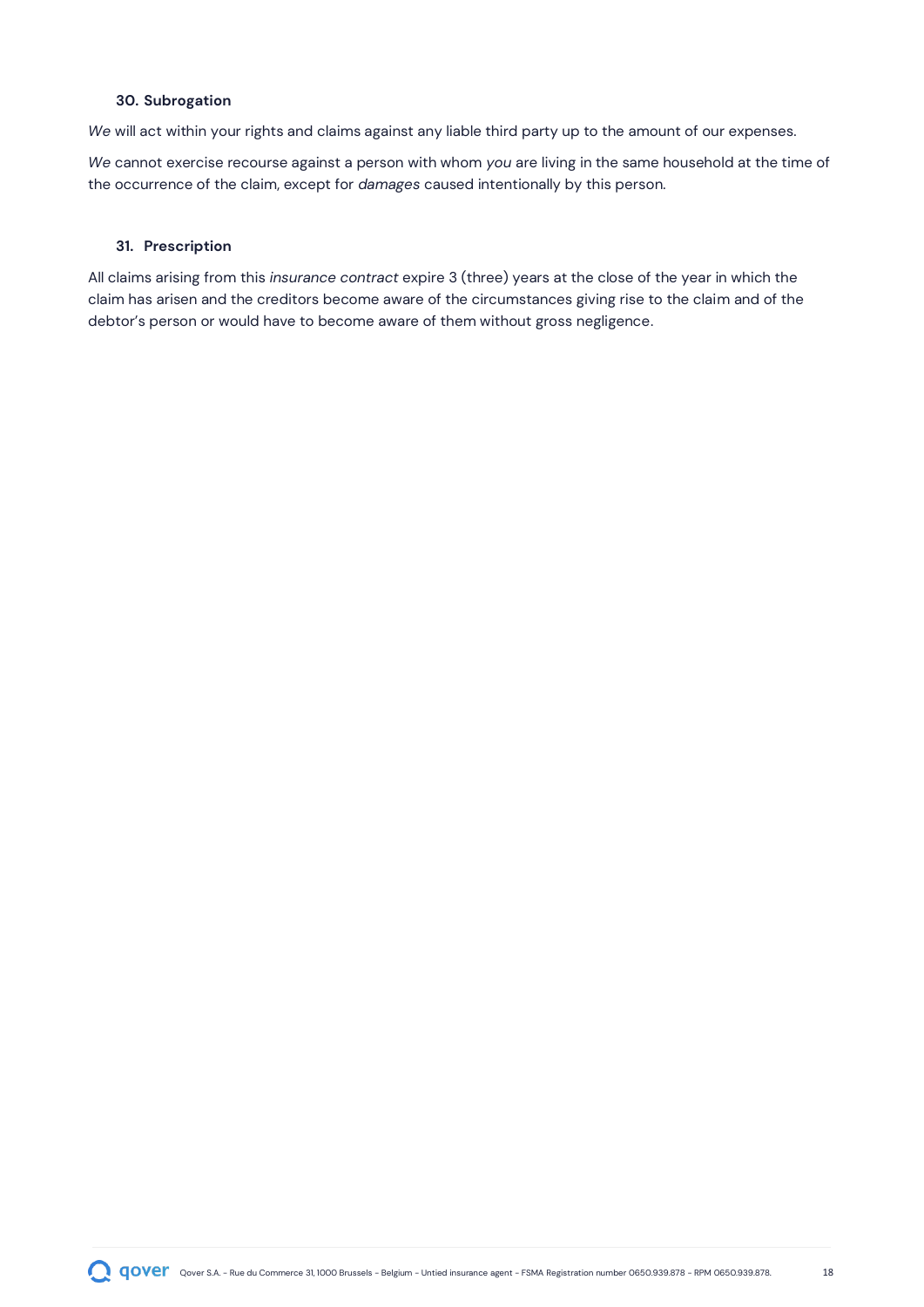### <span id="page-18-0"></span>B. What are your obligations under this insurance contract?

#### <span id="page-18-1"></span>**1. What obligations do you have to communicate the correct data and circumstances?**

#### **A. When entering into the** *insurance contract***:**

The *policy schedule* has been drawn up on the basis of *your* answers to the questions upon signing this *insurance contract*.

If *you* want to cover a used *bike*, *you* must:

- Send *us* 5 photos (front, rear, left, right and serial number) of the *insured bike* within 14 days of the conclusion of your *insurance contract;*
- Provide *us* with the serial number within 14 days of the conclusion of your *insurance contract*;
- Be in possession of:
	- o Proof of purchase of your *bike* (which can be established with a purchase invoice, in case of purchase from a professional seller or a copy of the bank check or proof of the bank transaction, in case of purchase from a private person);
	- o In case of purchase from a private person *you* must be in possession of the original purchase invoice of the former *bike* owner.

#### **The** *insurance contract* **does not begin until** *we* **have received this information. If the information is not provided within 14 days, the contract is deemed not to have been concluded and the** *premium* **is refunded.**

The insured value of a used *bike* may not exceed the amount stated on the original purchase invoice.

If *you* want to cover a new *bike* that *you* bought more than 30 days ago, *you* must:

- Send *us* 5 photos (front, rear, left, right and serial number) of the *insured bike* within 14 days after the start date of *your insurance contract;*
- Provide *us* with the serial number within 14 days of the start date of *your insurance contract*;

**The insurance coverage does not begin until** *we* **have received this information. If the information is not provided within 14 days, the contract is deemed not to have been concluded and the** *premium* **is refunded.**

#### **B. During the term of the** *insurance contract***:**

*You* must notify *us* of any changes that may occur during the course of the *insurance contract* which may affect elements and statements contained in *your policy schedule*. If *you* move, *you must always inform us* of *your* new address.

#### <span id="page-18-2"></span>**2. What obligations do you have in terms of premium payment?**

*You* are obliged to pay the *premiums* (including taxes and costs) on the main *premiu*m due date. *We* will inform *you* of this *premium* before the annual *main expiry date*, together with your new *policy.*

#### <span id="page-18-3"></span>**3. What happens if you fail to comply with these obligations?**

If *you* fail to comply with the obligations when entering into and during the term of the *insurance contract*, this may result in: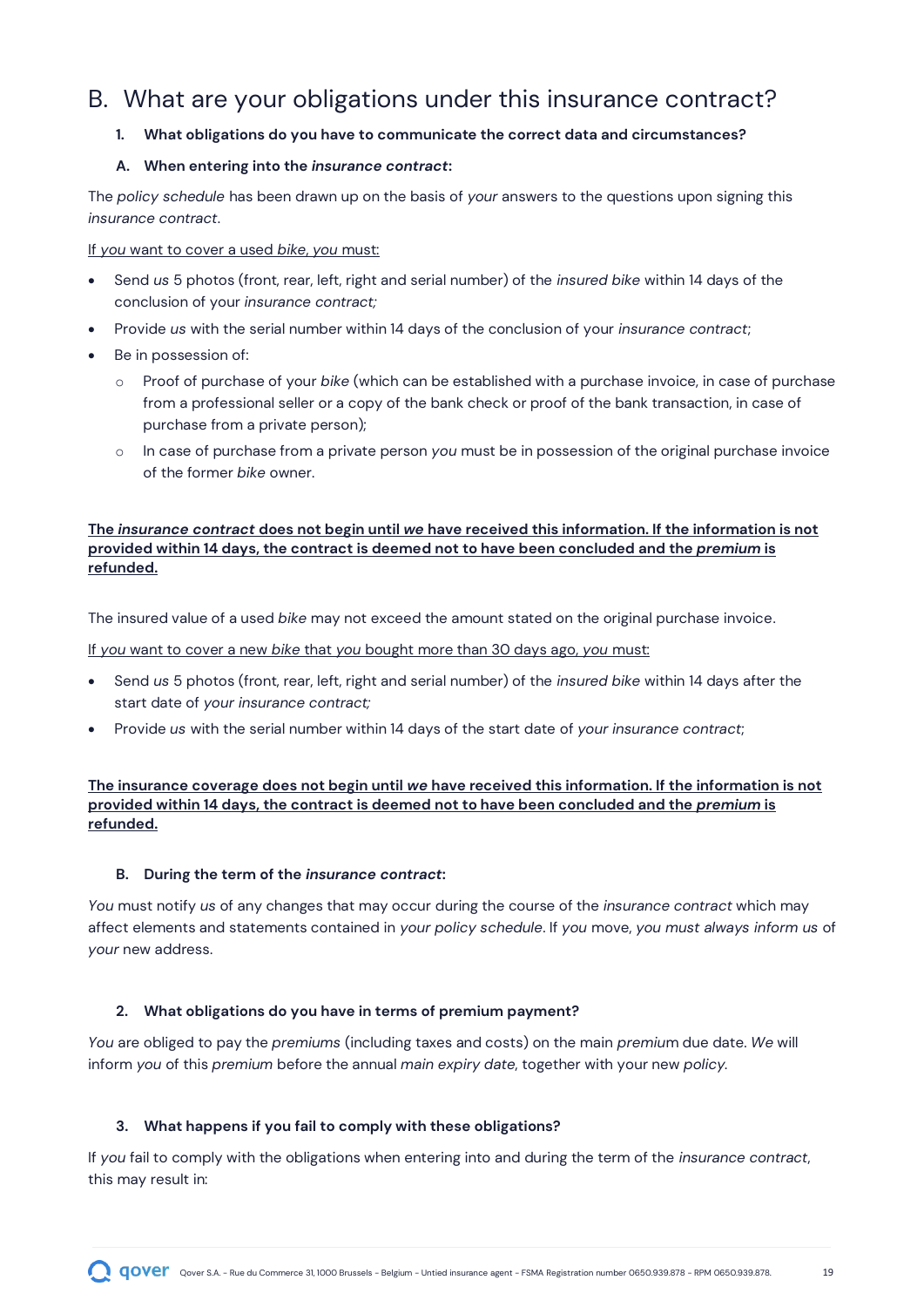- 1. Adjustment of the *premium*;
- 2. Cancellation of the *insurance contract;*
- 3. Nullity of the *insurance contract;*
- 4. Refusal of *damage* or application of the ratio between the *premium* paid and the *premium* that *you* normally should have paid.

*We* hereby act in accordance with the legal provisions.

If *you* do not comply with the *premium* payment obligations and do not pay your *premium*, *we* will send *you* a reminder. If *you* still do not pay, *we* will notify *you* by registered letter. If *you* do not pay within the period set therein, **the** *insurance contract* **will be cancelled in accordance with Article 38 of the Insurance Contract Act. The termination becomes ineffective if** *you* **make the payment within one month of the deadline**.

#### <span id="page-19-0"></span>**4. What do we expect from you in case of claims?**

#### **A. In case of** *theft* **and** *material damage***:**

- 1. That *you* report the *theft* of your *insured bike* to the Police within 24 hours.
- 2. That *you* report any *material damage* and any *theft* as soon as possible and in any event within 8 days after the *damage* or *theft* occurred, using the claim form available at *claims.qover.com*;
- 3. That *you* cooperate in the handling of the claim: *we* understand below that communicating any useful information or written confirmation as well as any element can facilitate or influence the handling of the *damage*;
- 4. That *you* take all possible measures to limit the extent of the *damage*;
- 5. *You* must provide *us* with the original invoice of the *insured bike.*
- 6. If it is possible to repair your *bike*, *you* must go to a repair shop and provide us with an estimate of the *damage* before the repair is carried out.
- 7. In case of *theft*:
- *You* must report the incident to the police within 24 hours and provide us with the case number and any useful information about the *insured bike*.
- *You* must send us all the keys associated with the anti-theft lock by mail or show a live video of such.
- *You* must provide us with the relevant information about the *bike* and its location (through the *manufacturer*'s *theft* deterrent system, if applicable), as well as any useful information found in the *manufacturer*'s mobile application. *You* must report the *bike* as stolen immediately after *damage* in your mobile application, allowing the *manufacturer* to trace the *bike* from the time of the facts being traced.
- *You* authorize the *insurance intermediary and* the *insurer* to receive this information.
- 8. For second-hand *bikes you must also* provide us with:
- Proof of purchase of your *bike*, which can be established with:
	- a) A purchase invoice, in case of purchase from a professional seller;
	- b) A copy of the bank check or proof of the bank transaction, in case of purchase from a private person.
- In case of purchase from a private person *you* must be in possession of the original purchase invoice of the former *bike* owner.

#### **Affidavits are not considered as evidence.**

If *you* fail to comply with this obligation, *we* will refuse to intervene to the extent that *we* suffer *damage* or a reasonable disadvantage as a result of the shortcoming.

**B. In case of assistance:**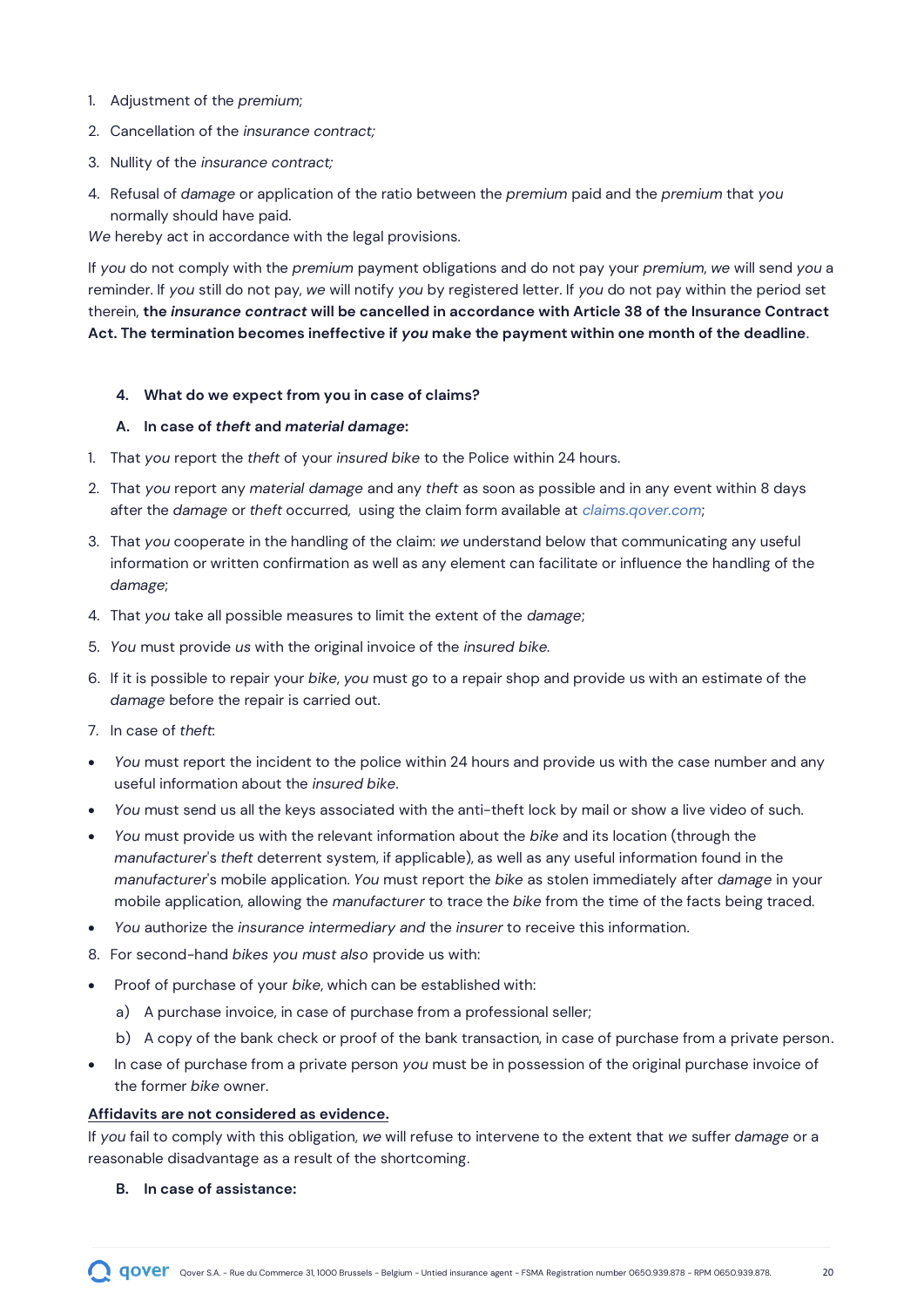*You* undertake:

- To call or notify *us* as soon as possible, except in case of force majeure, so that *we* can optimally arrange the requested assistance and allow *you* to receive the guaranteed costs;
- To comply with the solutions *we* recommend;
- Complying with the obligations that are specific to the requested services and that are recorded in these *General Terms* and Conditions;
- Answer *our* questions with regard to the insured events properly and provide *us* with all the information and/or any useful documents;
- Take any reasonable measures to prevent or reduce the consequences of an insured event;
- Provide *us* with details of any other insurance policies that have the same object and cover the same risks as those covered by this *policy*;
- Provide *us* with the original supporting documents for your covered expenses;
- To provide *us with your* unused tickets when *we* have paid your repatriation.

If *you* are hurt, *you* must first call the local emergency services (doctor, ambulance), and then notify *us* as soon as possible.

If *you* are a victim of *theft* and need assistance, *you* must make a statement to the relevant police within 24 hours of the established incident.

If *you* fail to comply with the obligations provided for in the *policy*, *we* can:

- Reduce the pay-out amount by the amount of the loss suffered;
- Refuse the realisation of such if *you* acted fraudulently.

#### <span id="page-20-0"></span>**5. Where is this Insurance contract valid?**

**The** *theft* **and** *material damage* **guarantees** are valid for claims that have occurred in a country within the European Union, in the United Kingdom of Great Britain, in the principalities of Andorra and Monaco, in the Vatican City, Iceland, Liechtenstein, Norway, San Marino and Switzerland.

**The assistance guarantee** is valid in Germany (and 20 kilometres outside the German borders). The coverage of this section applies when the bicycle is out of use on a road that is accessible to the public.

EXCLUDED ARE COUNTRIES OR REGIONS THAT ARE IN A STATE OF (CIVIL) WAR, WHERE SECURITY IS IMPAIRED BY RIOTS, CIVIL COMMOTION, *TERRORISM*, RESTRICTIONS ON THE FREE MOVEMENT OF PERSONS AND GOODS, STRIKES OR OTHER UNFORESEEN EVENTS THAT MAKE THE PERFORMANCE OF THE AGREEMENT IMPOSSIBLE, EVEN IF THEY ARE LISTED AS COUNTRIES WITH INSURANCE COVER.

The situation in the excluded countries may change depending on the domestic or international evolution of the countries in which *we* operate. *We* follow the advice and recommendations of the FPS Foreign Affairs in this regard.

Covered countries (or some of their regions) may be subject to the sanctions *policy* of the United Nations, the European Union, or any other applicable sanctions regime, preventing us from fulfilling all or part of our contractual obligations. The list of the countries and regions concerned may change over time and can be consulted at any time via the following link *https://www.europ-assistance.be/nl/territoriale-arieven-business*.

#### <span id="page-20-1"></span>**6. Which Courts and Tribunals are competent in case of a dispute of this Insurance contract?**

In case of disputes with regard to this *Insurance contract*, only the Courts and Tribunals of Germany shall be deemed competent. They assess this Contract in accordance with the German law.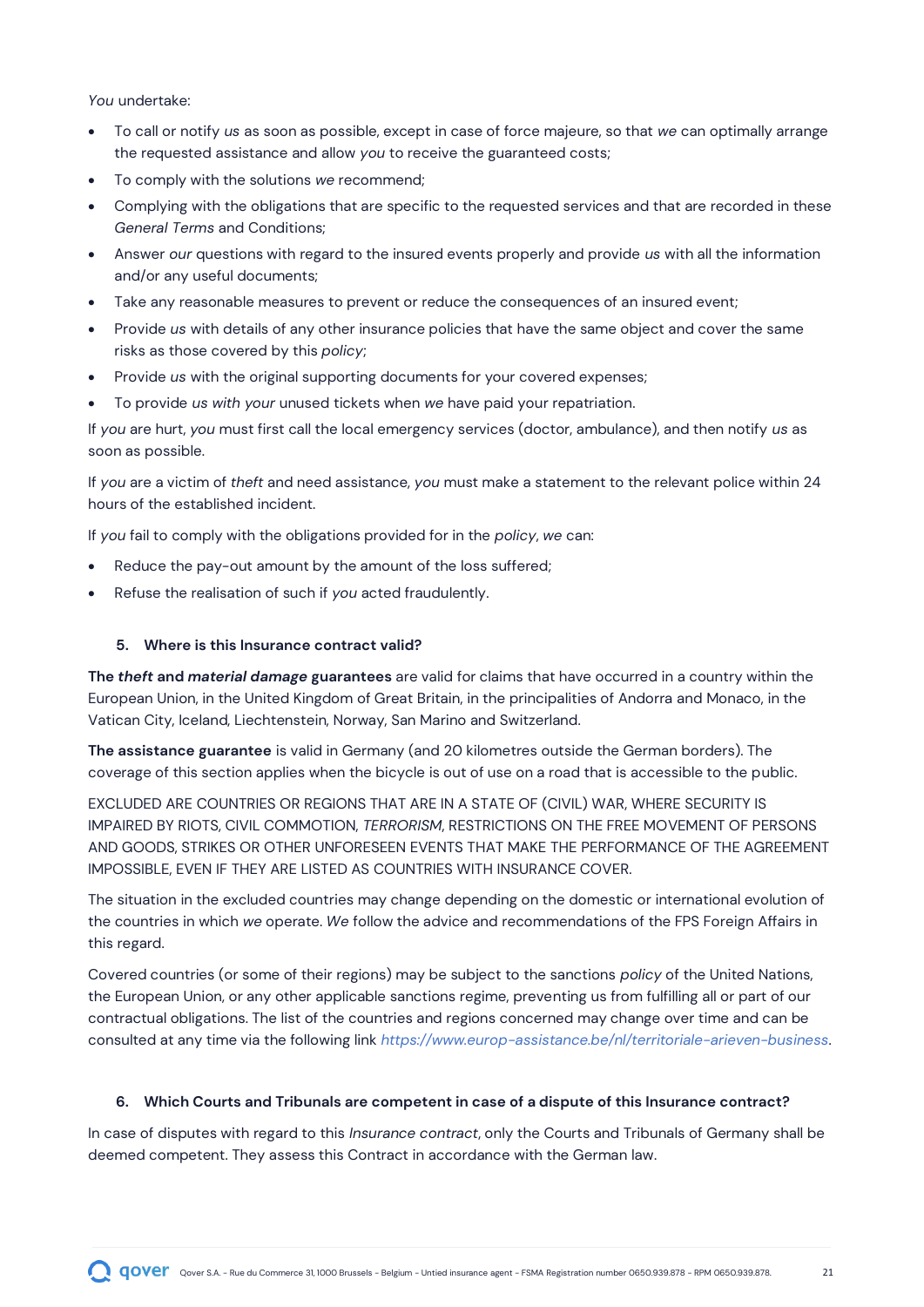### <span id="page-21-0"></span>**Glossary**

#### **ACCESSORIES**

Additional bike related elements that are firmly installed on the *bike*, however not originally delivered with or on the *bike*, but bought additionally at the *initial sale* or afterwards.

#### **ACCIDENT**

Any collision, accident, dismantling or fire of the *insured bike*, irrespective of whether the *bike* is in motion, and which immediately results in the *insured bike* no longer being suitable for traffic or riding it is dangerous according to traffic regulations.

#### **AGREED LOCK**

It is a padlock that is either ABUS (security 10 or more), [AXA Hiplok, Kryptonite, Linka (with chain), Master Lock, texlock, Trelock] and it is a VdS approved lock of class A+ or B+, or FUB (category 2 wheels or higher) approved, or approved by Sold Secure Silver (or Gold) or by approved ART category 2 (or higher), or Onguard locks and SRA Locks.

#### **BREAKDOWN**

Any defect in the *insured bike* as a result of a broken or defective part or an electrical defect making the *bike* unusable.

A flat tire is also insured.

#### **COINCIDENTALLY**

Without intention or not knowingly and willingly.

#### **COMPENSATION**

The amount of the costs that *we* will pay *you* under this *insurance contract* after the application of the contractual conditions included.

#### **DAMAGE (INSTANCE)**

The occurrence of a sudden and accidental covered event that damages *your insured bike*.

#### **EXCESS**

This is the amount that will remain for your account in the event of a claim.

#### **FIRST SALE**

The date on which the first owner of the *bike* purchased it.

#### **FIXED ORIGINAL ACCESSORIES**

Original accessories that are delivered with or on the *bike*, as supplied by the *reseller* or *manufacturer*. Fixed Original accessories are always firmly installed on the *bike* and listed on the purchase invoice of the *initial sale* of the *bike*.

#### **FIXED POINT**

A non-movable object, part of which consists of a fixed, immobile and rigid element made of stone, metal or wood, connected to a solid wall or to the ground. *We* consider a *bike* rack attached to a vehicle to be a fixed point

#### **GENERAL TERMS AND CONDITIONS**

This document, which set out the provisions of each party mentioned in the policy schedule.

#### **LUGGAGE AND CAMPING EQUIPMENT**

The personal items that *you* take with *you* or transport on the *insured* b*ike*. Merchandise, scientific material, building material, home furniture and animals are not considered luggage.

#### **MAIN EXPIRY DATE**

Date on which the current *insurance contract* ends but is tacitly renewed without notice for a period of one year. This date can be found in your *policy schedule*.

#### **MATERIAL DAMAGE**

Material *damage* caused to the *insured bike* as a result of an *accident*, i.e., a sudden, involuntary, and unforeseen event.

#### **NATURAL DISASTER**

A violent event of natural origin with devastating effects on a large scale. Natural disasters are events caused by the atmosphere or earth affecting the land, in particular floods, tidal waves, hurricanes, droughts or land expansion (extreme drought), earthquakes, landslides, volcanic eruptions, landslides and subsidence.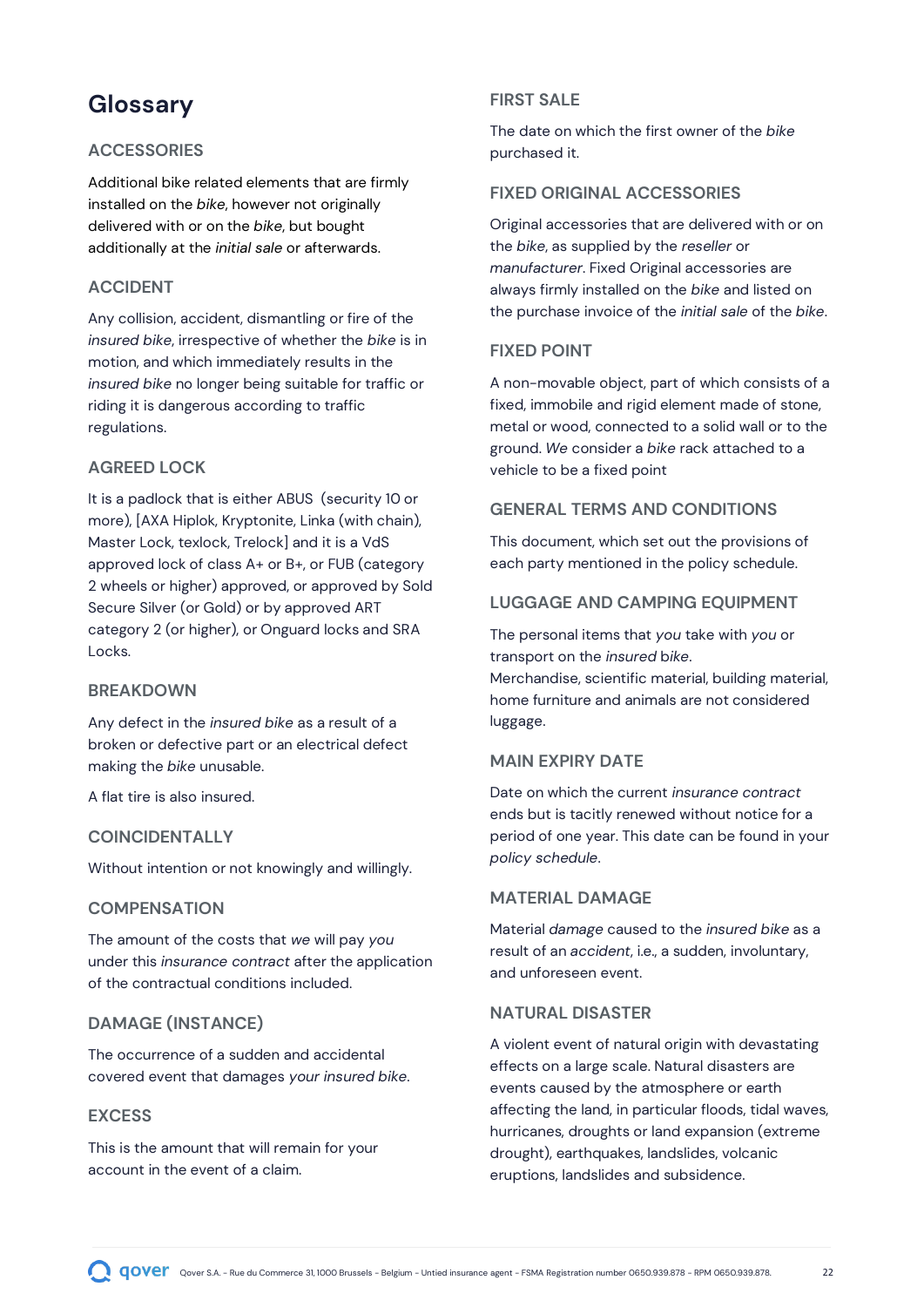Rain and snowstorms are not considered as natural disasters.

#### **PLACE OF RESIDENCE**

The place in Germany where *you* are registered in the civil status registers and where *you* usually stay with your family. This place extends to everything that belongs to your private domain (home, garden, park, neighbouring houses, garage, stables, etc.).

#### **POLICY/INSURANCE CONTRACT**

The document in which the *policy schedule* is recorded, which together with the General Terms and Conditions constitutes your insurance contract.

#### **POLICY SCHEDULE**

The document that the *policyholder* receives after the *Insurance Contract* has been concluded and which shows the *Insurance Contract*.

#### **PREMIUM**

The amount that the *policyholder* has to pay in exchange for the cover included in the *insurance contract*.

#### **REPAIRER**

The repairer is understood to mean: any recognised trading company that hold legal permits with regards to the assessment, maintenance, and repair of *bikes*.

#### **TERRORISM**

A clandestine organised action or threat of action with ideological, political, ethnic or religious intentions, carried out individually or by a group, involving violence against persons or the economic value of a material or intangible property is wholly or partially destroyed, either to impress the public, to create an environment of insecurity or to put pressure on public authorities or to hinder the movement or normal operation of a service or an undertaking.

#### **THEFT**

The disappearance of an *insured* b*ike* or part thereof as a result of theft, not committed by, or with the cooperation of the *insured* or one of his family members.

To benefit from the guarantees, *you* must first report the theft to the police. The details of reporting such and the case number must be communicated to the *insurer*.

#### **THE RESIDENCE DESIGNATED BY** *YOU*

The place where *you* are temporarily staying, elsewhere than the *place of residence*.

#### **VANDALISM**

The *damage* caused by third parties by a foolish and unreasonable act such as graffiti or intentional *damage*.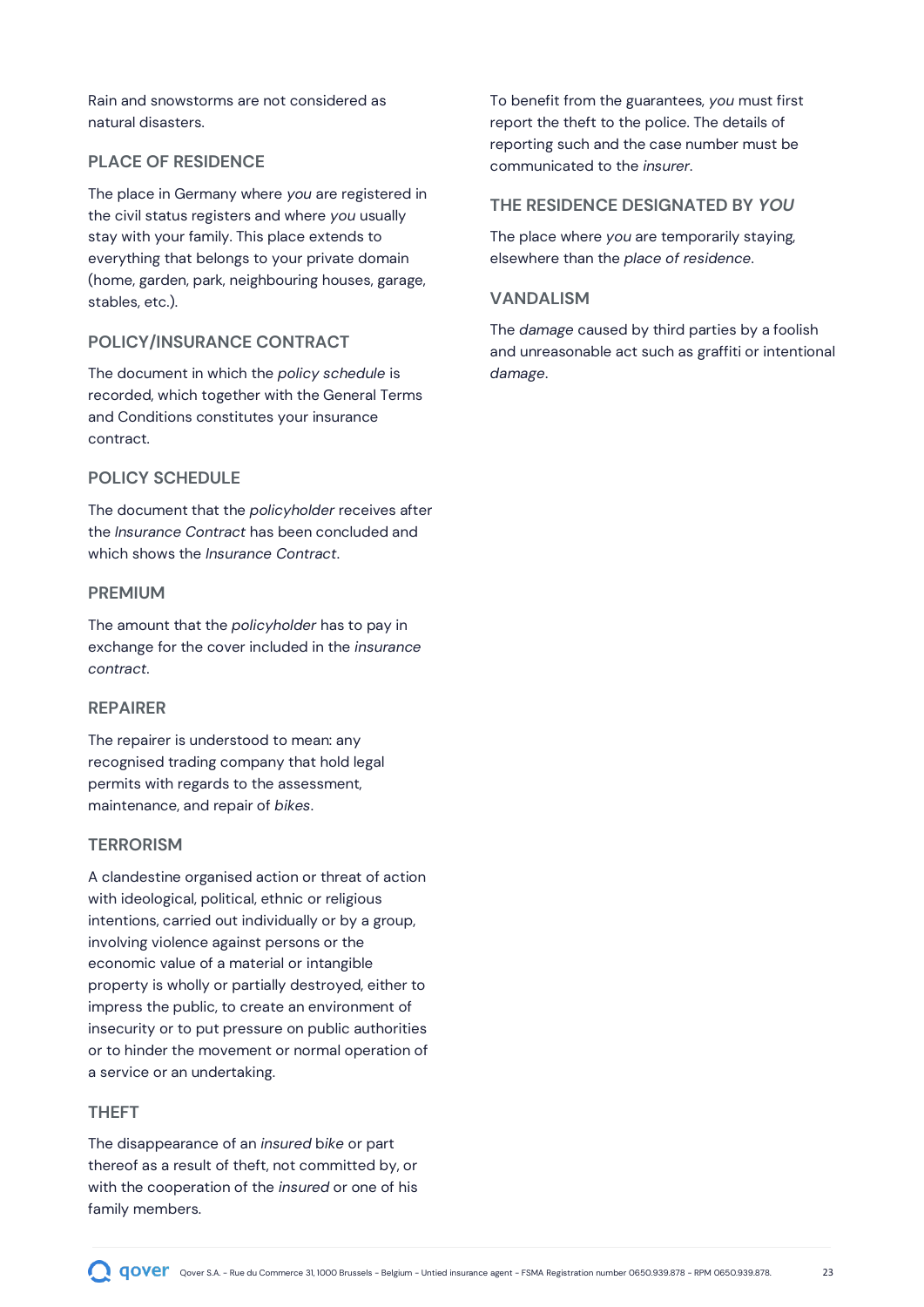### <span id="page-23-0"></span>**Information on the protection of privacy**

*We* process your data in accordance with national and European regulations and guidelines. *You* can find all information regarding the processing of your personal data in our privacy statement.

The Privacy Statement applies to the processing of your personal data. Qover's can be found at *<https://www.qover.com/terms-policies/data>*

### <span id="page-23-1"></span>**Translation**

*We* have written these general terms and conditions to make them clear and understandable for all our customers. *We* provide our clients with a translation of our general terms and conditions in English. *We* have taken great care to ensure that this translation conforms to the official versions of the general terms and conditions. However, it is possible that some stipulations may remain open to interpretation and lead to ambiguity. In case of ambiguity, the official German version will be the only correct and main version.